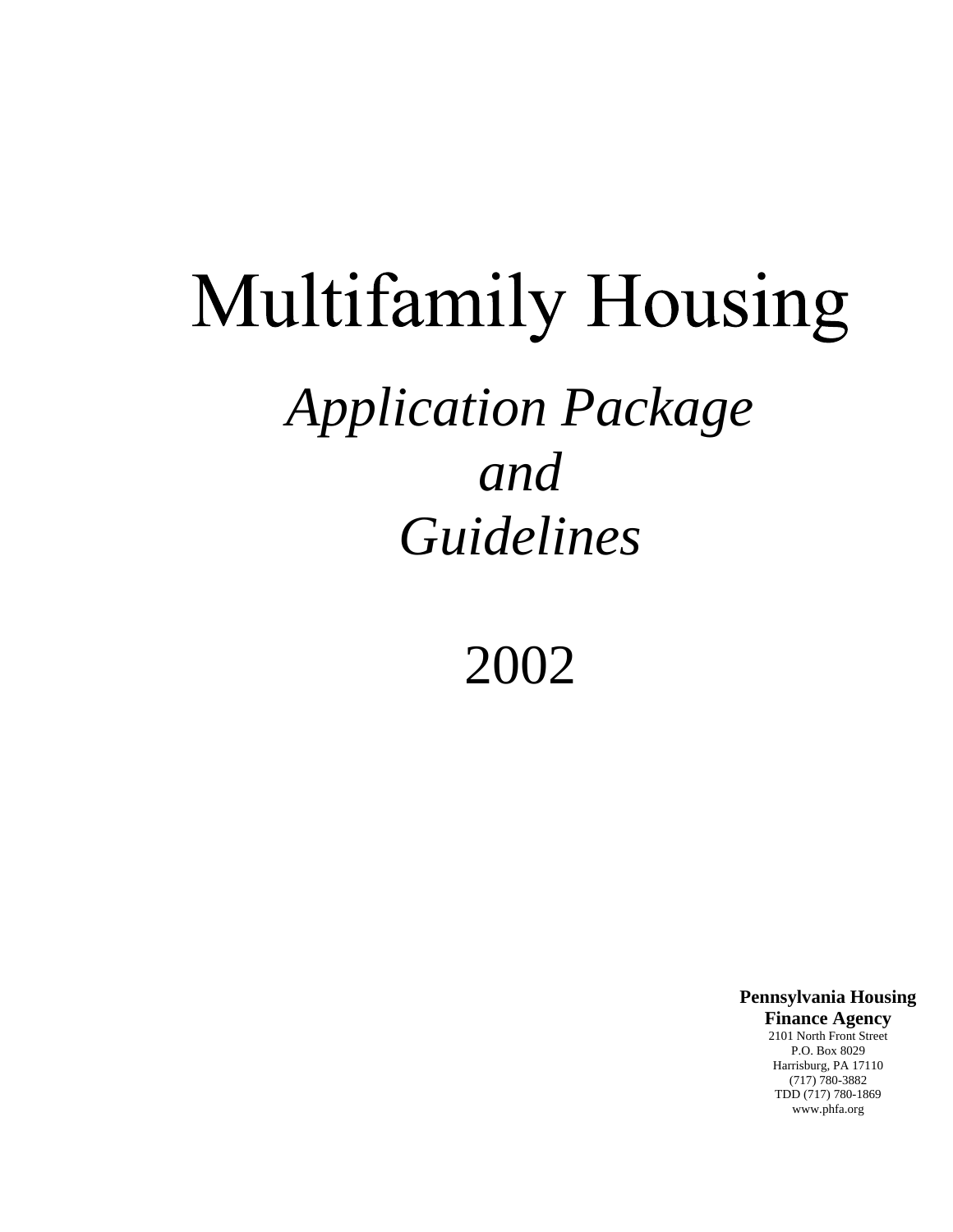The Pennsylvania Housing Finance Agency is committed to the policy that all persons shall have equal access to its programs and employment without regard to race, religion, gender, national origin, handicap, family status, or age.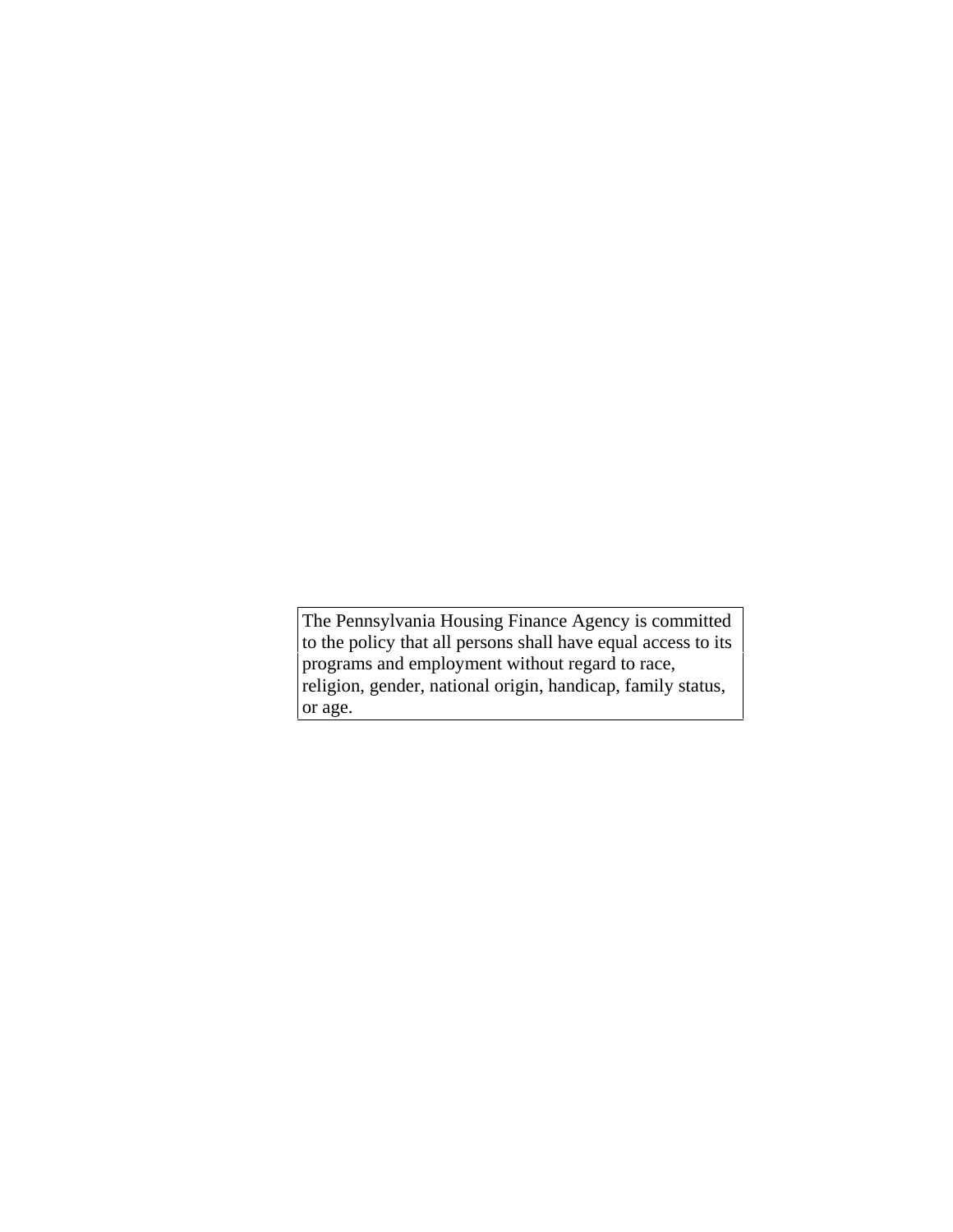## **MULTIFAMILY RENTAL HOUSING PROGRAMS APPLICATION PACKAGE**

#### *INSTRUCTIONS*

The Pennsylvania Housing Finance Agency ("Agency") has developed an application that combines the loan and tax credit applications into one document. The application has three main components, (1) Multifamily Core Application, (2b) Loan Application Addendum and (3b) Tax Credit Application Addendum. In addition, this package contains the (2a) Multifamily Loan Program Guidelines and (3a) Tax Credit Program Guidelines. The following is an explanation as to how each is to be used. All applicants should periodically check the Agency's web sitefor updates and changes at www.phfa.org.

#### *Multifamily Core Application Tab 1*

This core document is the basis for all loan and tax credit applications. It contains information that is used by both the loan and tax credit underwriting staff. Each submission to the Agency, whether requesting a loan or an allocation of tax credits must contain the Multifamily Core Application.

#### *Multifamily Loan Program Guidelines Tab 2a*

The Loan Program Guidelines define the PennHOMES, Permanent Debt Financing and Construction Loan Programs. For each loan program the development requirements, application submission, processing procedures, Agency fees and maximum costs are discussed. The developer must be familiar with the guidelines prior to completing the Multifamily Core Application and Loan Application Addendum.

#### *Multifamily Loan Application Addendum Tab 2b*

An Agency loan program application is made by completing the Multifamily Core Application and attaching the Loan Application Addendum. The Addendum contains additional development information that is used for loan underwriting.

#### *Tax Credit Program Guidelines Tab 3a*

The Program Guidelines contain the Allocation Plan, eligibility requirements of the Tax Credit Program, the fee schedule including maximum eligible basis and the reservation and allocation policy. The developer must be familiar with the guidelines prior to completing the Multifamily Core Application and Tax Credit Application Addendum.

#### *Tax Credit Application Addendum Tab 3b*

The Tax Credit Application Addendum contains additional information that is required during the underwriting and ranking of the tax credit application. A developer seeking a reservation of Federal Low Income Housing Tax Credits must submit the Multifamily Core Application and Tax Credit Application Addendum by the deadline date of the applicable cycle shown in the Allocation Plan.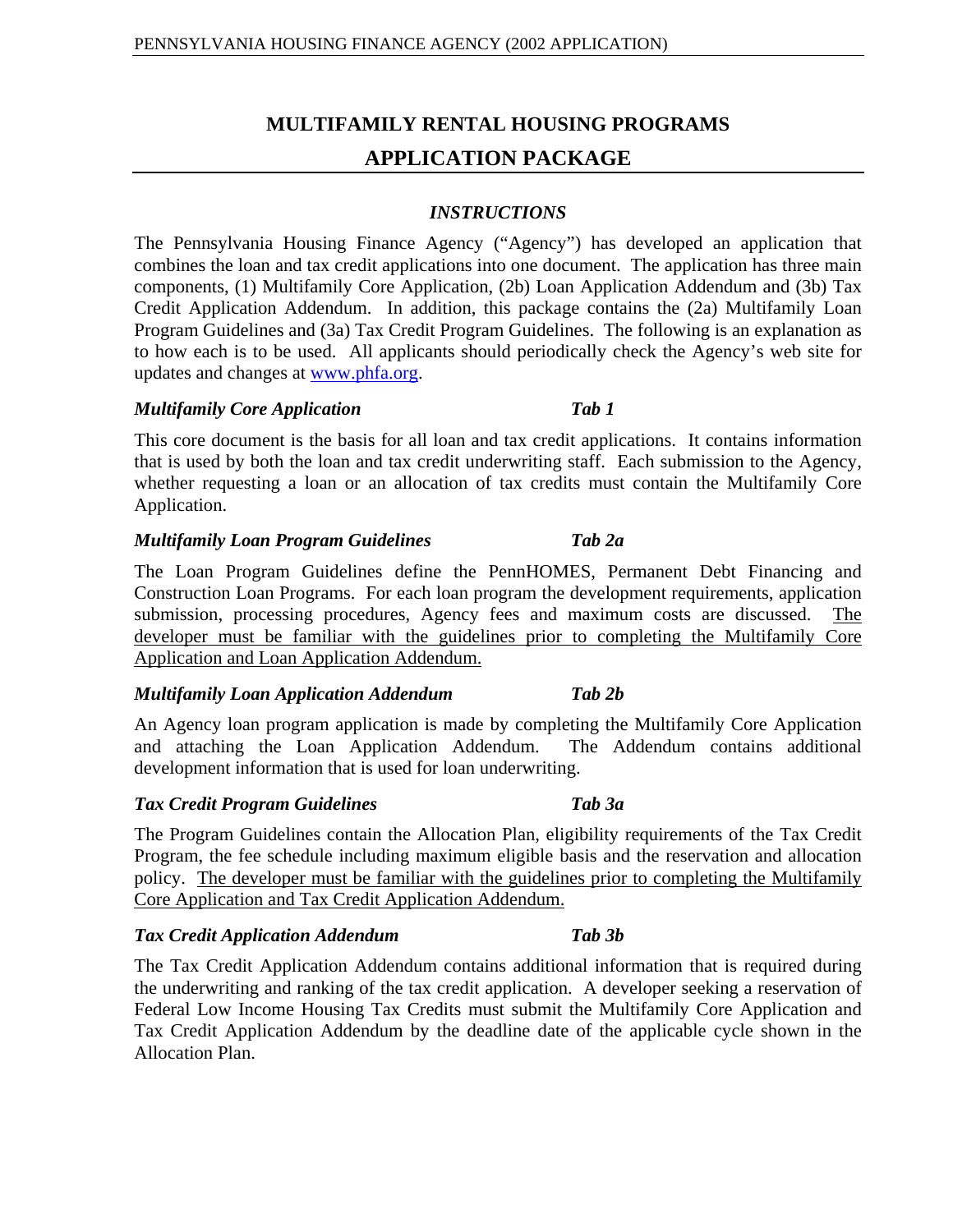# Multifamily Core Application 2002

**Pennsylvania Housing Finance Agency**

2101 North Front Street P.O. Box 8029 Harrisburg, PA 17110 (717) 780-3882 TDD (717) 780-1869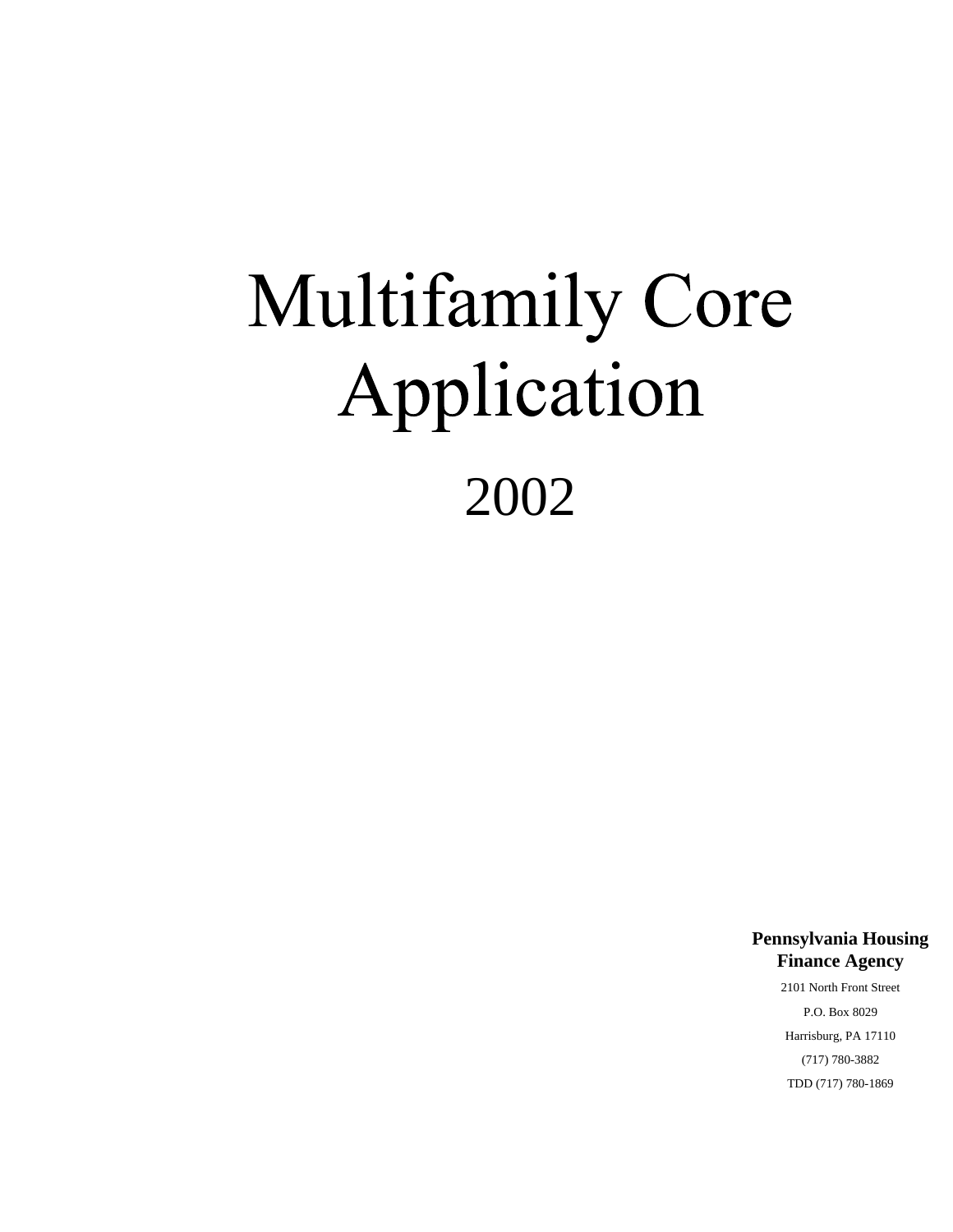## **MULTIFAMILY CORE APPLICATION**

#### **TABLE OF CONTENTS**

| Development Name and Address                                            |    |
|-------------------------------------------------------------------------|----|
| A. Applicant Information                                                |    |
| B. Development Team.                                                    |    |
| C. Development Description                                              |    |
| D. Development Budget                                                   |    |
| Sources of Funds.<br>Е.                                                 |    |
| F. Recap - Sources and Uses of Funds.                                   |    |
| G. Rental Income Projections                                            |    |
| H. Annual Operating Budget                                              |    |
| Exhibits:                                                               |    |
| Exhibit A - Statement of Probable Construction Costs                    |    |
| Exhibit B - Instructions to Complete Operating Budget and Narrative  27 |    |
| Exhibit C - Identity of Interest                                        |    |
| Exhibit D - Notification of Chief Executive Officer                     |    |
| Exhibit E - Market Study / Needs Assessment Scope of Services           |    |
| HUD Form 92273-S8 Instructions & Form.                                  |    |
| Exhibit F - Service Provider Questionnaire                              |    |
| Exhibit G - Supportive Service Plan Outline                             |    |
|                                                                         |    |
| Exhibit I - Developer Certification                                     |    |
| Exhibit J - Management Agent Certification                              | 50 |
| Exhibit K - Physical/Capital Needs Assessment Requirements.             | 61 |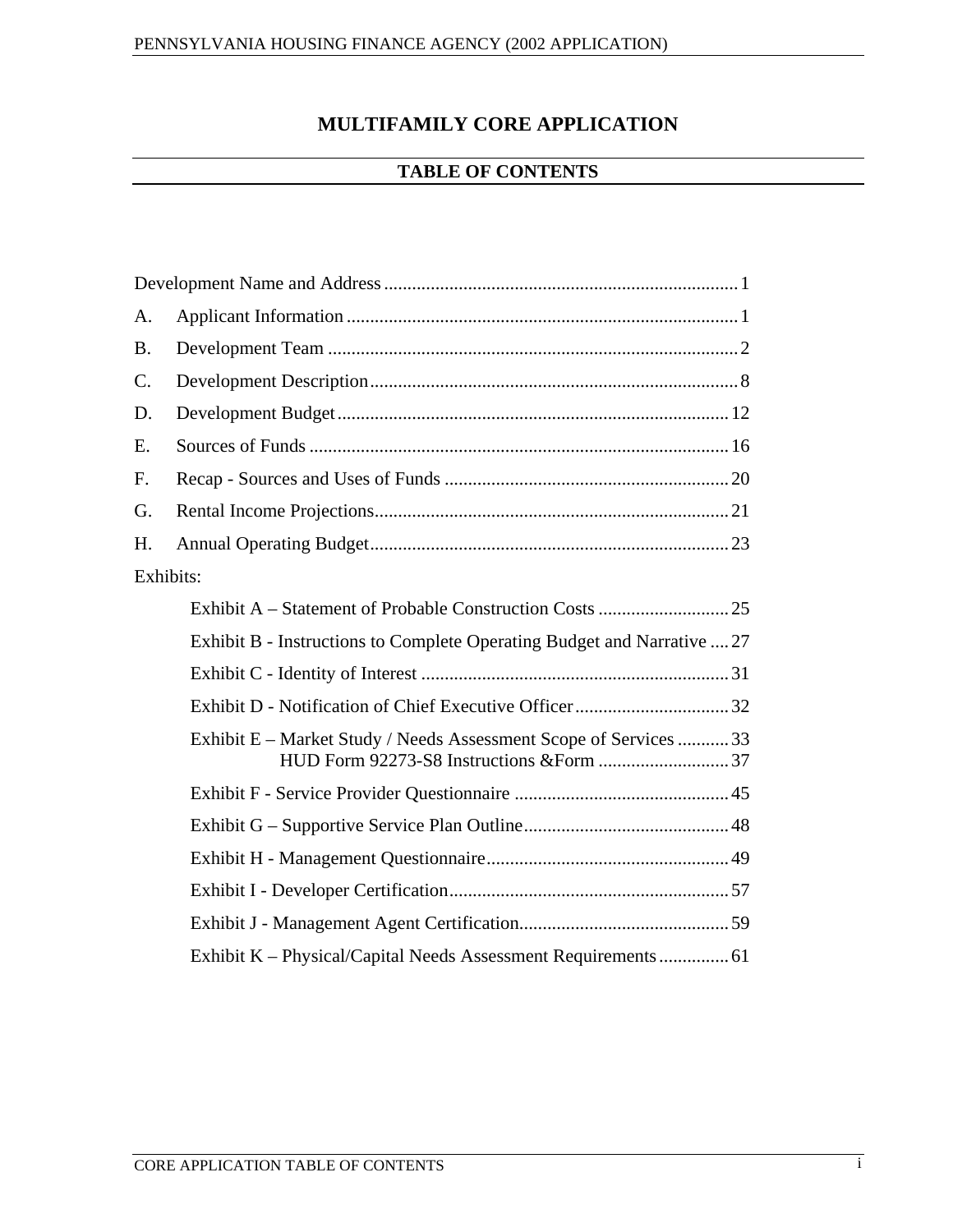#### **PENNSYLVANIA HOUSING FINANCE AGENCY MULTIFAMILY CORE APPLICATION**

|                           | Date of Application                         |                                                                                                    |
|---------------------------|---------------------------------------------|----------------------------------------------------------------------------------------------------|
| Development<br>Name       |                                             |                                                                                                    |
| Site Address              |                                             |                                                                                                    |
|                           |                                             | (If more than one building, list each separate property address. Use separate sheet, if necessary) |
| City                      |                                             |                                                                                                    |
| Twp.                      | County                                      | Region No.<br><b>Contract Contract Contract Contract</b>                                           |
| Census Tract No.          | Census Block No.                            |                                                                                                    |
| House District            | Senate District                             | <b>Congressional District</b>                                                                      |
|                           |                                             |                                                                                                    |
| Funding Area:             | <b>Q</b> Participating Jurisdiction         | $\Box$ Nonparticipating Jurisdiction                                                               |
|                           |                                             | (See Multifamily Loan Program Guidelines Exhibit M and Exhibit N)                                  |
|                           |                                             |                                                                                                    |
|                           | <b>APPLYING FOR:</b> (Check all that apply) |                                                                                                    |
|                           |                                             | <b>4</b> Agency Financing (Attach Multifamily Loan Application Addendum)                           |
|                           |                                             |                                                                                                    |
| PennHOMES Financing       |                                             | Construction and Permanent Financing                                                               |
|                           | <b>Q</b> Construction Financing Only        | <b>Permanent Financing Only</b>                                                                    |
| Taxable Bond Loan         |                                             | Tax Exempt Bond Loan                                                                               |
| Agency Mortgage Insurance |                                             | $\Box$ Other (explain)                                                                             |

Low Income Housing Tax Credits (Attach Tax Credit Application Addendum)

#### **A. APPLICANT/OWNER INFORMATION**

If a Nonprofit Organization is involved in the development of the proposal, check all that apply, attach appropriate documentation for each item checked, (i.e., approved  $501(c)(3)$ ) determination letter, copy of corporate by-laws, etc.) and include the nonprofit's ownership interest and/or participation on Development Team in Section B below.

- Community Housing Development Organization (CHDO)
- IRS  $501(c)(3)$  approved
- IRS  $501(c)(4)$  approved
- Exemption from tax under  $501(a)$
- $\Box$  Primary purpose includes fostering low income housing
- Will materially participate in the development and operation of the proposal throughout the term of the financing or tax credit compliance period and level of participation will be as:
	- - General Partner  $\Box$  Special Limited Partner
	- $Co$ -general Partner  $\Box$  Supportive Services provider
	-
- Management Agent Other:\_\_\_\_\_\_\_\_\_\_\_\_\_\_\_\_\_\_\_\_\_\_\_\_\_\_\_\_\_\_\_\_\_

 $\Box$  Is the nonprofit organization affiliated with, or controlled by a for profit entity?  $\Box$  Yes  $\Box$  No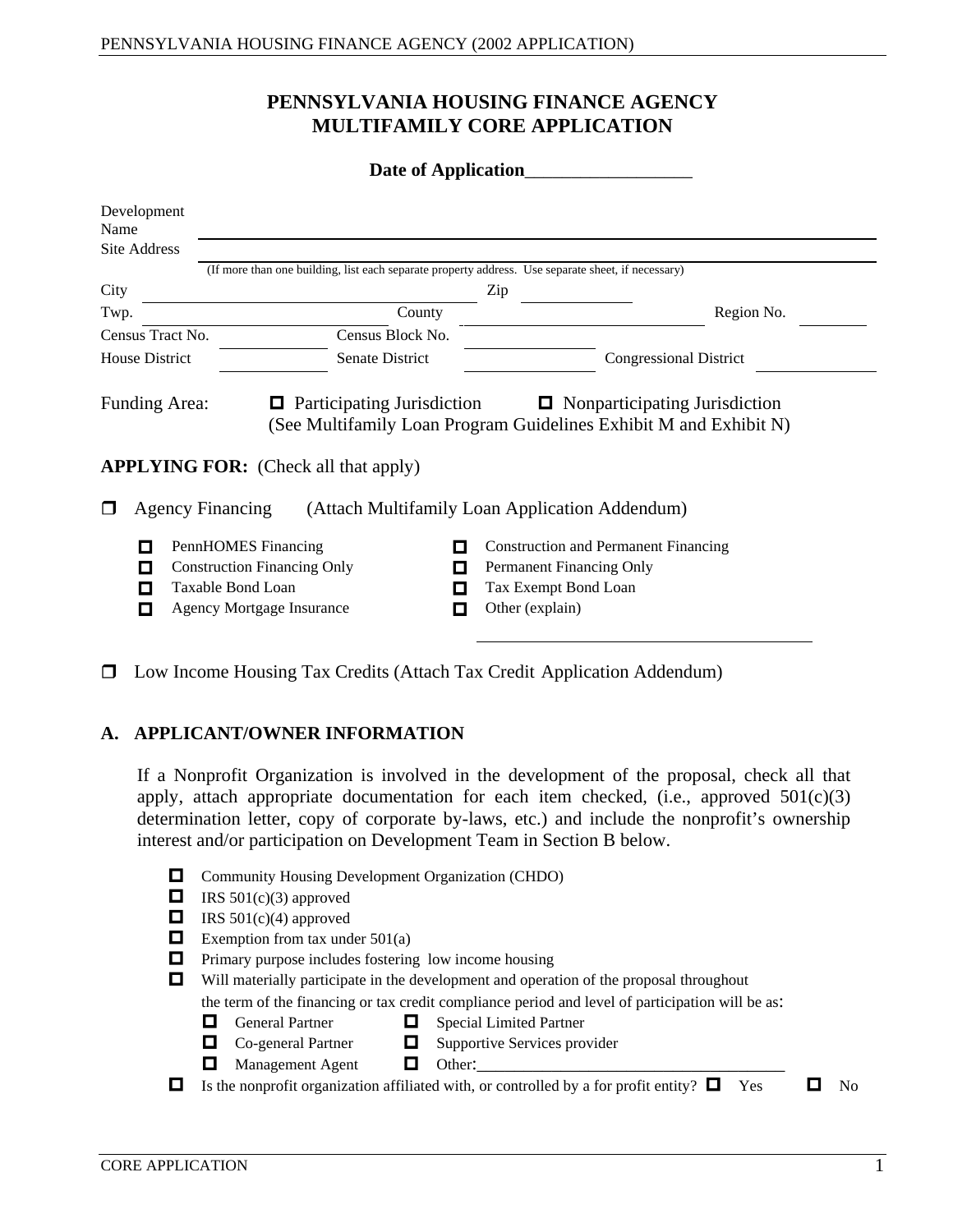## **B. DEVELOPMENT TEAM** (complete all that apply)

| <b>Applicant/Developer:</b>                    | FIRM                                                                                        |
|------------------------------------------------|---------------------------------------------------------------------------------------------|
|                                                |                                                                                             |
|                                                | (CONTACT PERSON)                                                                            |
|                                                | (STREET)                                                                                    |
|                                                |                                                                                             |
|                                                | (CITY, STATE, AND ZIP)                                                                      |
| (PHONE NUMBER)                                 | (TAX IDENTIFICATION NUMBER, IF<br>(FAX NUMBER)                                              |
|                                                | <b>AVAILABLE</b> )                                                                          |
|                                                |                                                                                             |
|                                                | (E-MAIL ADDRESS)                                                                            |
| Women's Business Enterprise (WBE)<br>Section 3 | Minority Business Enterprises (MBE)<br>Socially and Economically Restricted Business (SERB) |
| Disabled Business Enterprise (DBE)             | Nonprofit Organization                                                                      |
| <b>Solution</b> For Profit Organization        | <b>I</b> Joint Venture between a for profit and nonprofit                                   |
|                                                | organization                                                                                |
| $\Box$ Other (describe)                        |                                                                                             |
| Co-Applicant:                                  |                                                                                             |
|                                                | (FIRM)                                                                                      |
|                                                | (CONTACT PERSON)                                                                            |
|                                                |                                                                                             |
|                                                | (STREET)                                                                                    |
|                                                | (CITY, STATE, AND ZIP)                                                                      |
|                                                |                                                                                             |
| (PHONE NUMBER)                                 | (TAX IDENTIFICATION NUMBER, IF<br>(FAX NUMBER)                                              |
|                                                | AVAILABLE)                                                                                  |
|                                                | (E-MAIL ADDRESS)                                                                            |
| Women's Business Enterprise (WBE)              | Minority Business Enterprises (MBE)                                                         |
| Section 3                                      | Socially and Economically Restricted Business (SERB)                                        |
| Disabled Business Enterprise (DBE)             | Nonprofit Organization                                                                      |
| <b>Solution</b> For Profit Organization        | <b>I</b> Joint Venture between a for profit and nonprofit<br>organization                   |
| $\Box$ Other (describe)                        |                                                                                             |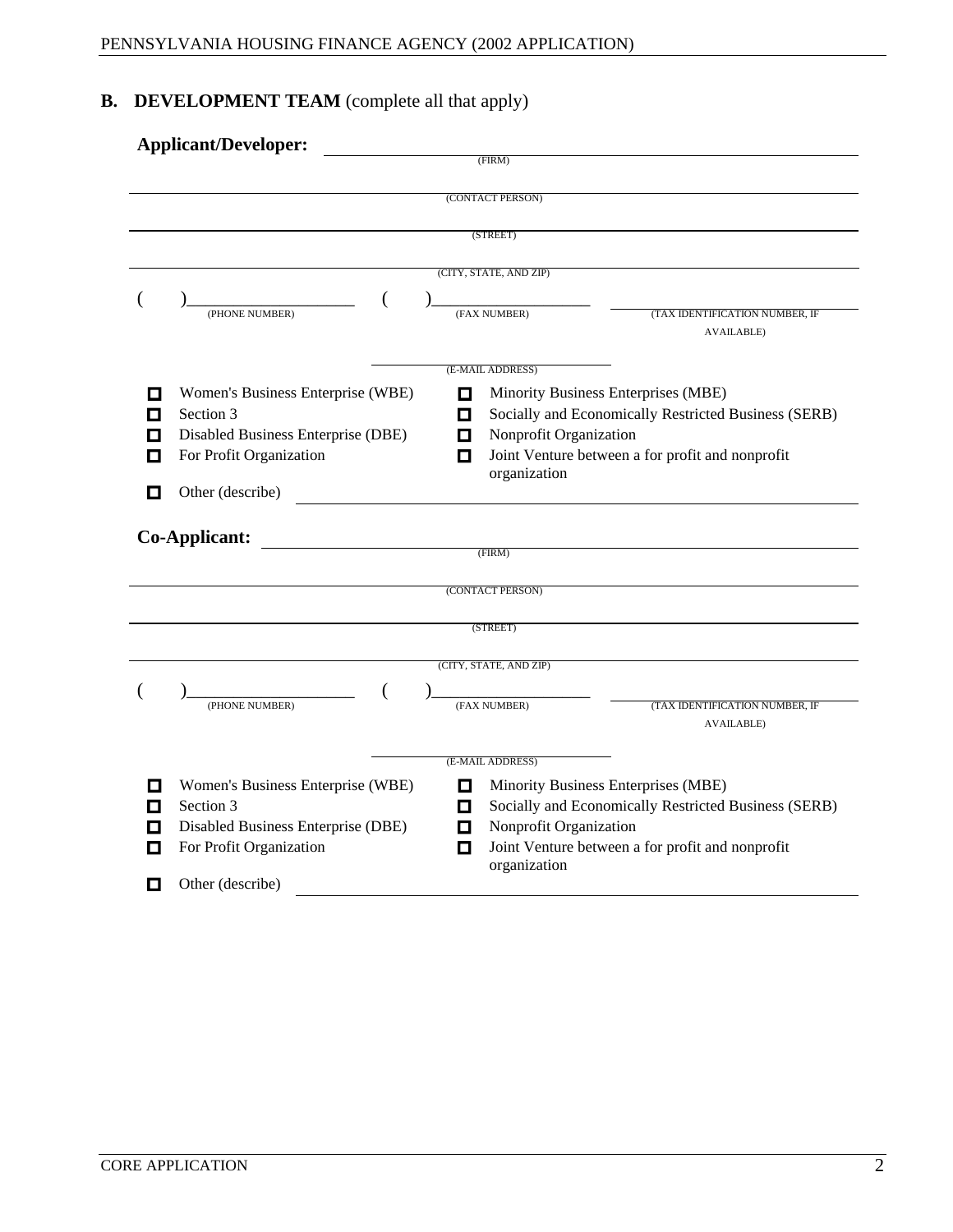| <b>Ownership Entity:</b> |                                      |                                           |
|--------------------------|--------------------------------------|-------------------------------------------|
| (If currently exists)    | (FIRM)                               |                                           |
|                          |                                      |                                           |
|                          | (CONTACT PERSON)                     |                                           |
|                          | (STREET)                             |                                           |
|                          |                                      |                                           |
|                          | (CITY, STATE, AND ZIP)               |                                           |
|                          |                                      |                                           |
| (PHONE NUMBER)           | (FAX NUMBER)                         | (TAX IDENTIFICATION NUMBER, IF AVAILABLE) |
|                          | (E-MAIL ADDRESS)                     |                                           |
| $\blacksquare$ WBE       | General Partnership                  | Entity Currently Exists                   |
| $\Box$ MBE               | <b>Example 2</b> Limited Partnership | $\Box$ Entity to be formed                |
| Section 3                | $\Box$ Corporation                   | <b>Estimated Filing Date</b>              |
| $\Box$ SERB              | $\Box$ Individual                    |                                           |
| $\Box$ DBE               | $\Box$ Other                         |                                           |
| Nonprofit                |                                      |                                           |

List all General Partners of Ownership Entity. (Attach additional sheet, if necessary)

| (CO-OWNERSHIP, %, ETC.)<br>(TAX IDENTIFICATION NUMBER, IF AVAILABLE)<br>(PHONE NUMBER)<br>(FAX NUMBER)<br>(E-MAIL ADDRESS)<br><b>NBE</b><br>$\Box$ MBE $\Box$ Section 3 $\Box$ DBE<br>SERB<br>$\Box$ Nonprofit<br>General Partner:<br>(NAME)<br>(CO-OWNERSHIP, %, ETC.)<br>(TAX IDENTIFICATION NUMBER, IF<br>(PHONE NUMBER)<br>(FAX NUMBER)<br><b>AVAILABLE</b> )<br>(E-MAIL ADDRESS) | General Partner: | (NAME)                                                                       |  |  |  |
|---------------------------------------------------------------------------------------------------------------------------------------------------------------------------------------------------------------------------------------------------------------------------------------------------------------------------------------------------------------------------------------|------------------|------------------------------------------------------------------------------|--|--|--|
|                                                                                                                                                                                                                                                                                                                                                                                       |                  |                                                                              |  |  |  |
|                                                                                                                                                                                                                                                                                                                                                                                       |                  |                                                                              |  |  |  |
|                                                                                                                                                                                                                                                                                                                                                                                       |                  |                                                                              |  |  |  |
|                                                                                                                                                                                                                                                                                                                                                                                       |                  |                                                                              |  |  |  |
|                                                                                                                                                                                                                                                                                                                                                                                       |                  |                                                                              |  |  |  |
|                                                                                                                                                                                                                                                                                                                                                                                       |                  |                                                                              |  |  |  |
|                                                                                                                                                                                                                                                                                                                                                                                       | <b>NBE</b>       | $\Box$ MBE $\Box$ Section 3 $\Box$ DBE<br>$\blacksquare$ Nonprofit<br>□ SERB |  |  |  |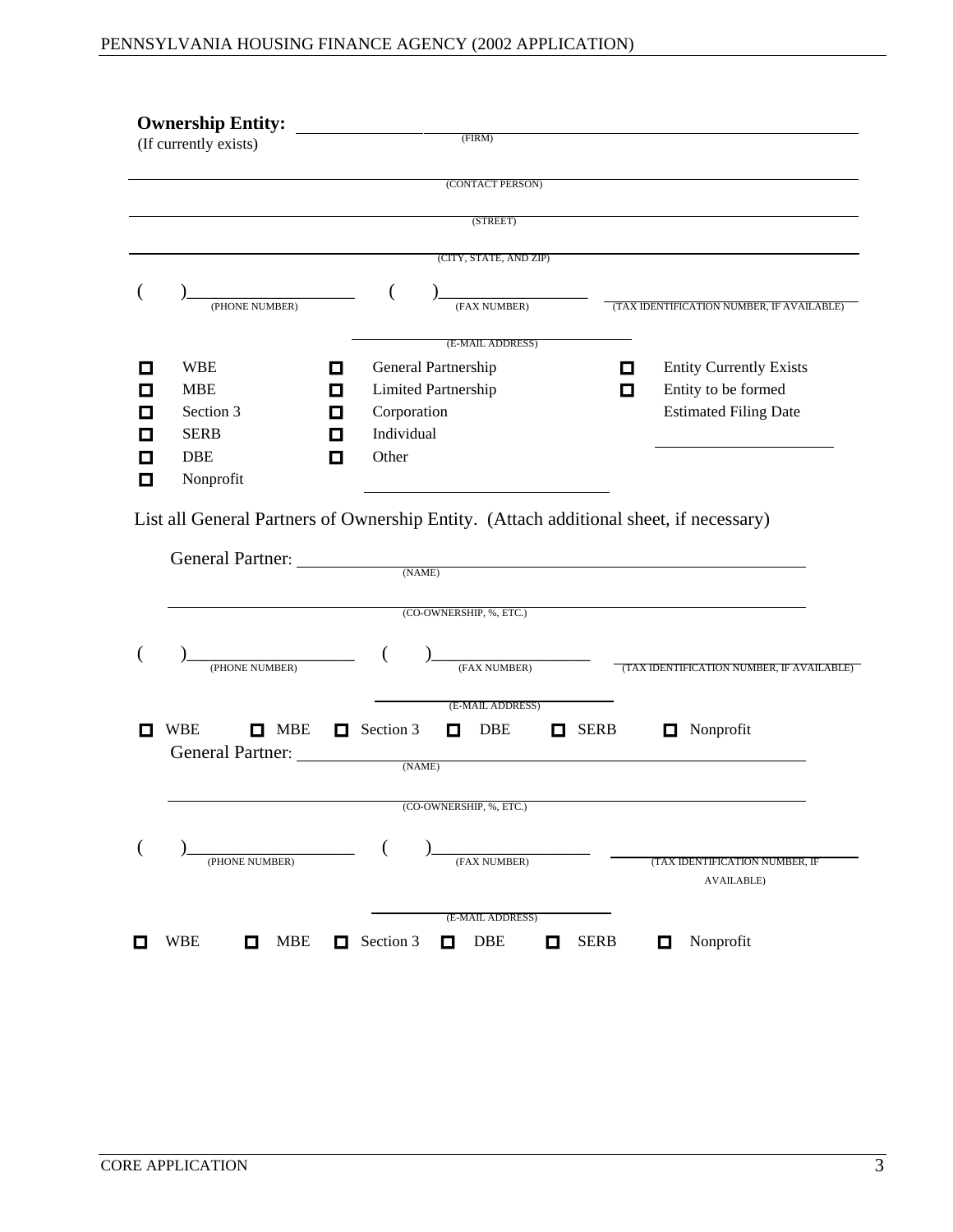| <b>Design Architect:</b>                                                                                                                       |  |  |
|------------------------------------------------------------------------------------------------------------------------------------------------|--|--|
| (FIRM)                                                                                                                                         |  |  |
| (CONTACT PERSON)                                                                                                                               |  |  |
| (STREET)                                                                                                                                       |  |  |
|                                                                                                                                                |  |  |
| (CITY, STATE, AND ZIP)                                                                                                                         |  |  |
| (PHONE NUMBER)<br>(TAX IDENTIFICATION NUMBER, IF                                                                                               |  |  |
| (FAX NUMBER)<br>AVAILABLE)                                                                                                                     |  |  |
| (E-MAIL ADDRESS)                                                                                                                               |  |  |
| $\blacksquare$ WBE<br>□ MBE □ Section 3 □ DBE □ SERB                                                                                           |  |  |
| □ Contract Awarded at date of application (If seeking Agency financing, forward copy of contract and complete Exhibit BB of the Loan Addendum) |  |  |
| <b>Construction Contract</b>                                                                                                                   |  |  |
| <b>Administration Architect:</b>                                                                                                               |  |  |
| (FIRM)                                                                                                                                         |  |  |
| (CONTACT PERSON)                                                                                                                               |  |  |
| (STREET)                                                                                                                                       |  |  |
|                                                                                                                                                |  |  |
| (CITY, STATE, AND ZIP)                                                                                                                         |  |  |
| (TAX IDENTIFICATION NUMBER, IF                                                                                                                 |  |  |
| (PHONE NUMBER)<br>(FAX NUMBER)<br>AVAILABLE)                                                                                                   |  |  |
|                                                                                                                                                |  |  |
| _____<br>(E-MAIL ADDRESS)                                                                                                                      |  |  |
| $\blacksquare$ WBE<br>□ MBE □ Section 3 □ DBE □ SERB                                                                                           |  |  |
| □ Contract Awarded at date of application (If seeking Agency financing, forward copy of contract and complete Exhibit BB of the Loan Addendum) |  |  |
| <b>Contractor:</b>                                                                                                                             |  |  |
| (FIRM)                                                                                                                                         |  |  |
| (CONTACT PERSON)                                                                                                                               |  |  |
|                                                                                                                                                |  |  |
| (STREET)                                                                                                                                       |  |  |
| (CITY, STATE, AND ZIP)                                                                                                                         |  |  |
|                                                                                                                                                |  |  |
| (TAX IDENTIFICATION NUMBER, IF<br>(PHONE NUMBER)<br>(FAX NUMBER)<br>AVAILABLE)                                                                 |  |  |
| (E-MAIL ADDRESS)                                                                                                                               |  |  |
| $\blacksquare$ WBE<br>$\Box$ MBE $\Box$ Section 3 $\Box$ DBE<br><b>O</b> SERB                                                                  |  |  |
| □ Contract Awarded at date of application (If seeking Agency financing, forward copy of contract and complete Exhibit BB of the Loan Addendum) |  |  |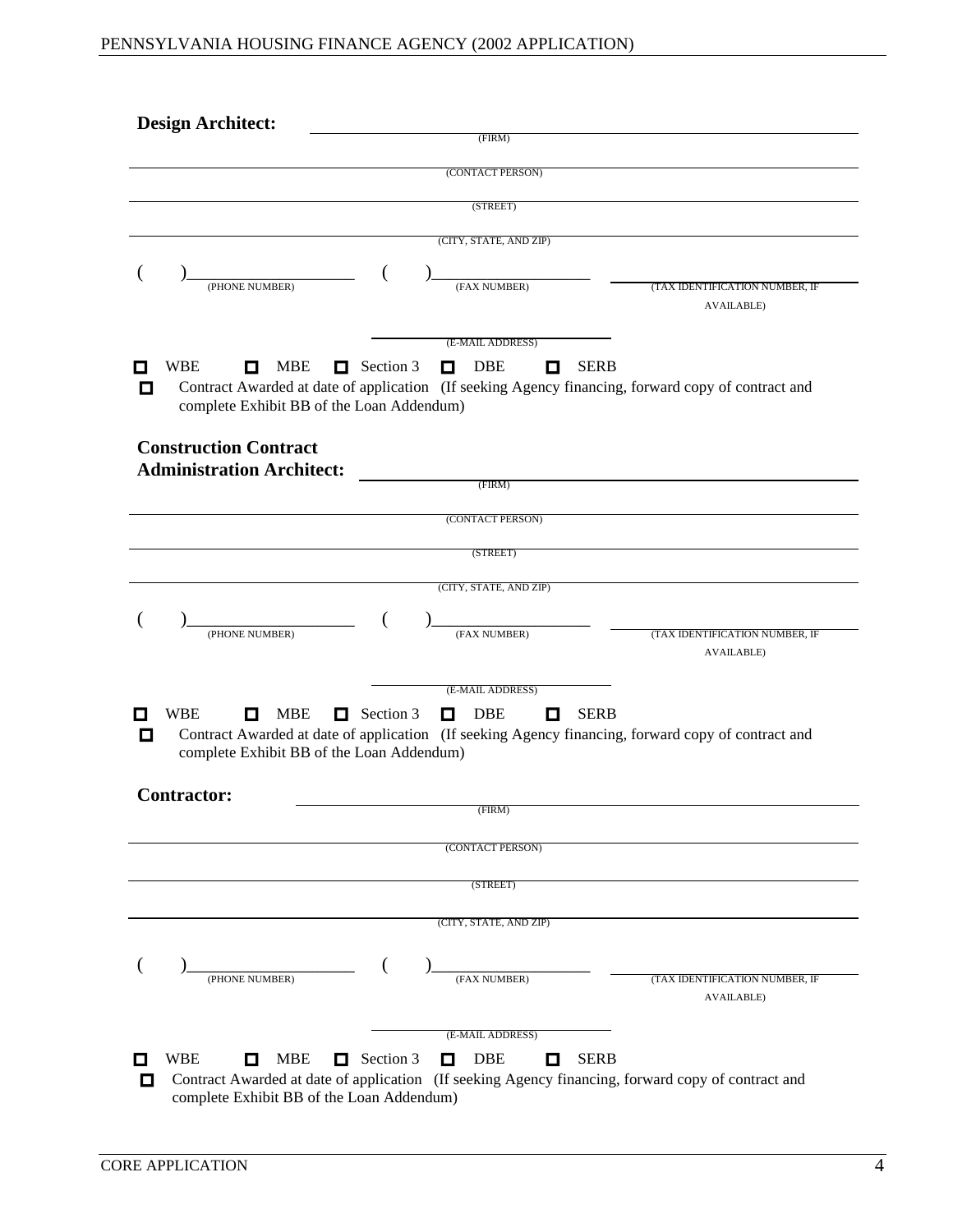| <b>Management Agent:</b> |                                                                                                                                                |  |  |  |
|--------------------------|------------------------------------------------------------------------------------------------------------------------------------------------|--|--|--|
|                          | (FIRM)                                                                                                                                         |  |  |  |
|                          | (CONTACT PERSON)                                                                                                                               |  |  |  |
|                          |                                                                                                                                                |  |  |  |
|                          | (STREET)                                                                                                                                       |  |  |  |
|                          | (CITY, STATE, AND ZIP)                                                                                                                         |  |  |  |
|                          |                                                                                                                                                |  |  |  |
| ———                      |                                                                                                                                                |  |  |  |
| (PHONE NUMBER)           | (TAX IDENTIFICATION NUMBER, IF<br>(FAX NUMBER)                                                                                                 |  |  |  |
|                          | <b>AVAILABLE)</b>                                                                                                                              |  |  |  |
|                          | (E-MAIL ADDRESS)                                                                                                                               |  |  |  |
| $\blacksquare$ WBE       | <b>O</b> MBE <b>O</b> Section 3 <b>O</b> DBE <b>O</b> SERB                                                                                     |  |  |  |
|                          | □ Contract Awarded at date of application (If seeking Agency financing, forward copy of contract and complete Exhibit BB of the Loan Addendum) |  |  |  |
|                          |                                                                                                                                                |  |  |  |
| <b>Attorney:</b>         | (FIRM)                                                                                                                                         |  |  |  |
|                          |                                                                                                                                                |  |  |  |
|                          | (CONTACT PERSON)                                                                                                                               |  |  |  |
|                          | (STREET)                                                                                                                                       |  |  |  |
|                          |                                                                                                                                                |  |  |  |
|                          | (CITY, STATE, AND ZIP)                                                                                                                         |  |  |  |
|                          |                                                                                                                                                |  |  |  |
| (PHONE NUMBER)           | (TAX IDENTIFICATION NUMBER, IF<br>(FAX NUMBER)                                                                                                 |  |  |  |
|                          | AVAILABLE)                                                                                                                                     |  |  |  |
| _____                    |                                                                                                                                                |  |  |  |
|                          | (E-MAIL ADDRESS)                                                                                                                               |  |  |  |
| $\blacksquare$ WBE       | $\Box$ MBE $\Box$ Section 3 $\Box$ DBE $\Box$ SERB                                                                                             |  |  |  |
|                          | □ Contract Awarded at date of application (If seeking Agency financing, forward copy of contract and complete Exhibit BB of the Loan Addendum) |  |  |  |
|                          |                                                                                                                                                |  |  |  |
| <b>Consultant:</b>       |                                                                                                                                                |  |  |  |
|                          | (FIRM)                                                                                                                                         |  |  |  |
|                          | (CONTACT PERSON)                                                                                                                               |  |  |  |
|                          |                                                                                                                                                |  |  |  |
|                          | (STREET)                                                                                                                                       |  |  |  |
|                          | (CITY, STATE, AND ZIP)                                                                                                                         |  |  |  |
|                          |                                                                                                                                                |  |  |  |
|                          |                                                                                                                                                |  |  |  |
| (PHONE NUMBER)           | (TAX IDENTIFICATION NUMBER, IF<br>(FAX NUMBER)                                                                                                 |  |  |  |
|                          | <b>AVAILABLE)</b>                                                                                                                              |  |  |  |
|                          | (E-MAIL ADDRESS)                                                                                                                               |  |  |  |
| $\blacksquare$ WBE       | □ MBE □ Section 3 □ DBE □ SERB                                                                                                                 |  |  |  |
|                          |                                                                                                                                                |  |  |  |
|                          | □ Contract Awarded at date of application (If seeking Agency financing, forward copy of contract and complete Exhibit BB of the Loan Addendum) |  |  |  |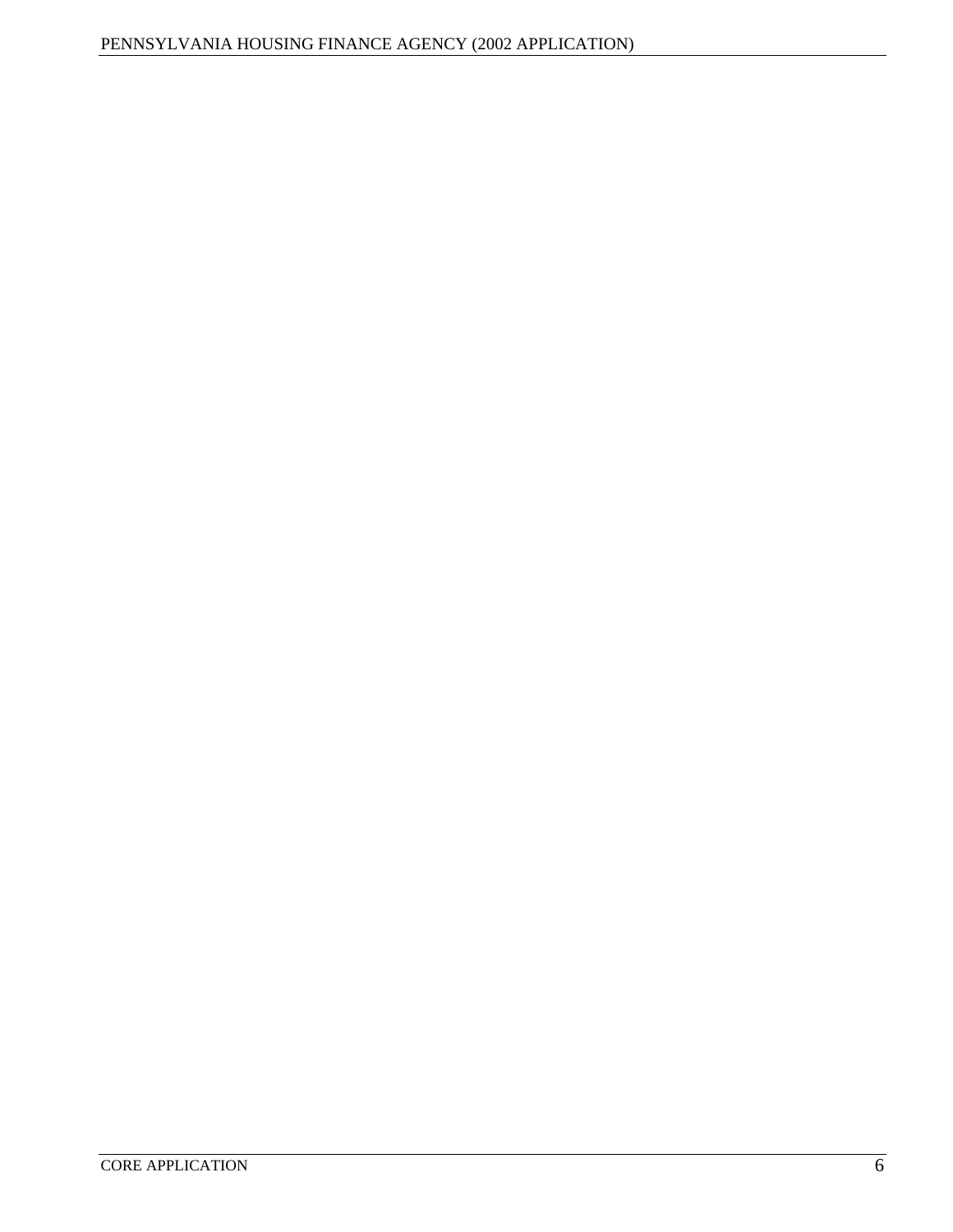| <b>Supportive Services Provider:</b>                                                                                                                                                                                                                                                                                                                                                                                                                              |  |  |  |
|-------------------------------------------------------------------------------------------------------------------------------------------------------------------------------------------------------------------------------------------------------------------------------------------------------------------------------------------------------------------------------------------------------------------------------------------------------------------|--|--|--|
|                                                                                                                                                                                                                                                                                                                                                                                                                                                                   |  |  |  |
| (CONTACT PERSON)                                                                                                                                                                                                                                                                                                                                                                                                                                                  |  |  |  |
| (STREET)                                                                                                                                                                                                                                                                                                                                                                                                                                                          |  |  |  |
| (CITY, STATE, AND ZIP)                                                                                                                                                                                                                                                                                                                                                                                                                                            |  |  |  |
|                                                                                                                                                                                                                                                                                                                                                                                                                                                                   |  |  |  |
| (PHONE NUMBER)<br>$\sqrt{\frac{\text{[FAX NUMBER]}}{\text{[FAX NUMBER]}}}$<br>(TAX IDENTIFICATION NUMBER, IF<br><b>AVAILABLE)</b>                                                                                                                                                                                                                                                                                                                                 |  |  |  |
| $\frac{1}{1} \left( \frac{1}{1} \right)^{2} \left( \frac{1}{1} \right)^{2} \left( \frac{1}{1} \right)^{2} \left( \frac{1}{1} \right)^{2} \left( \frac{1}{1} \right)^{2} \left( \frac{1}{1} \right)^{2} \left( \frac{1}{1} \right)^{2} \left( \frac{1}{1} \right)^{2} \left( \frac{1}{1} \right)^{2} \left( \frac{1}{1} \right)^{2} \left( \frac{1}{1} \right)^{2} \left( \frac{1}{1} \right)^{2} \left( \frac{1}{1} \right)^{2} \left( \frac$<br>(E-MAIL ADDRESS) |  |  |  |
| □ MBE □ Section 3 □ DBE □ SERB<br>$\Box$ WBE<br>□ Contract Awarded at date of application (If seeking Agency financing, forward copy of contract and complete Exhibit BB of the Loan Addendum)                                                                                                                                                                                                                                                                    |  |  |  |
| <b>BOND FINANCING TEAM</b> (complete all that apply)                                                                                                                                                                                                                                                                                                                                                                                                              |  |  |  |
| <b>Bond Issuer:</b><br>(FIRM)                                                                                                                                                                                                                                                                                                                                                                                                                                     |  |  |  |
| (CONTACT PERSON)                                                                                                                                                                                                                                                                                                                                                                                                                                                  |  |  |  |
| the control of the control of the control of the control of the control of the control of<br>(STREET)                                                                                                                                                                                                                                                                                                                                                             |  |  |  |
| (CITY, STATE, AND ZIP)                                                                                                                                                                                                                                                                                                                                                                                                                                            |  |  |  |
| (FAX NUMBER)<br>(PHONE NUMBER)                                                                                                                                                                                                                                                                                                                                                                                                                                    |  |  |  |
| <b>NBE</b> Section 3 DBE <b>DBE</b> SERB<br>$\blacksquare$ WBE                                                                                                                                                                                                                                                                                                                                                                                                    |  |  |  |
| <b>Bond Counsel:</b><br>FIRM)                                                                                                                                                                                                                                                                                                                                                                                                                                     |  |  |  |
| (CONTACT PERSON)                                                                                                                                                                                                                                                                                                                                                                                                                                                  |  |  |  |
| (STREET)                                                                                                                                                                                                                                                                                                                                                                                                                                                          |  |  |  |
| (CITY, STATE, AND ZIP)                                                                                                                                                                                                                                                                                                                                                                                                                                            |  |  |  |
|                                                                                                                                                                                                                                                                                                                                                                                                                                                                   |  |  |  |
| (a) $($ and $)$ $($ and $)$ $($ and $)$ $($ FAX NUMBER) $($ FAX NUMBER) $\Box$ WBE $\Box$ MBE $\Box$ SERB                                                                                                                                                                                                                                                                                                                                                         |  |  |  |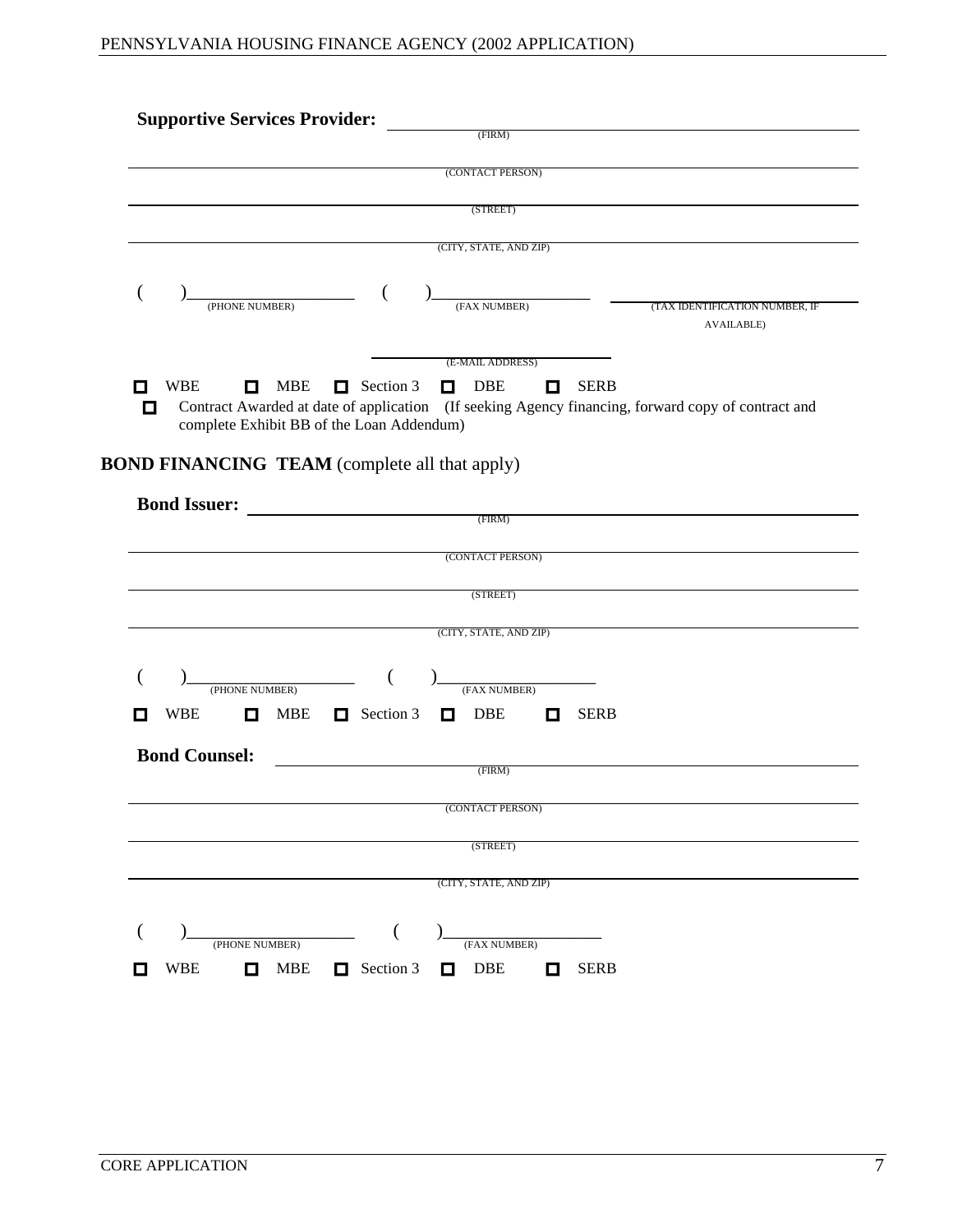| Underwriters/                                                          |  |  |
|------------------------------------------------------------------------|--|--|
| <b>Placement Agents:</b>                                               |  |  |
| (FIRM)<br>(If currently exists)                                        |  |  |
| (CONTACT PERSON)                                                       |  |  |
| (STREET)                                                               |  |  |
| (CITY, STATE, AND ZIP)                                                 |  |  |
| (FAX NUMBER)<br>(PHONE NUMBER)                                         |  |  |
| $\blacksquare$ WBE<br>$\Box$ SERB<br>Section 3<br>$\Box$<br>MBE        |  |  |
| <b>Underwriter's Counsel</b>                                           |  |  |
| (FIRM)<br>(If currently exists)                                        |  |  |
| (CONTACT PERSON)                                                       |  |  |
| (STREET)                                                               |  |  |
| (CITY, STATE, AND ZIP)                                                 |  |  |
| (FAX NUMBER)<br>(PHONE NUMBER)                                         |  |  |
| $\blacksquare$ WBE<br>SERB<br>$\Box$ Section 3<br>$\Box$<br><b>MBE</b> |  |  |
| <b>Financial Advisors</b>                                              |  |  |
| (FIRM)<br>(If currently exists)                                        |  |  |
| (CONTACT PERSON)                                                       |  |  |
| (STREET)                                                               |  |  |
|                                                                        |  |  |
| (CITY, STATE, AND ZIP)                                                 |  |  |
| (FAX NUMBER)<br>(PHONE NUMBER)                                         |  |  |
| SERB<br>$\blacksquare$ WBE<br>$\Box$<br><b>MBE</b><br>$\Box$ Section 3 |  |  |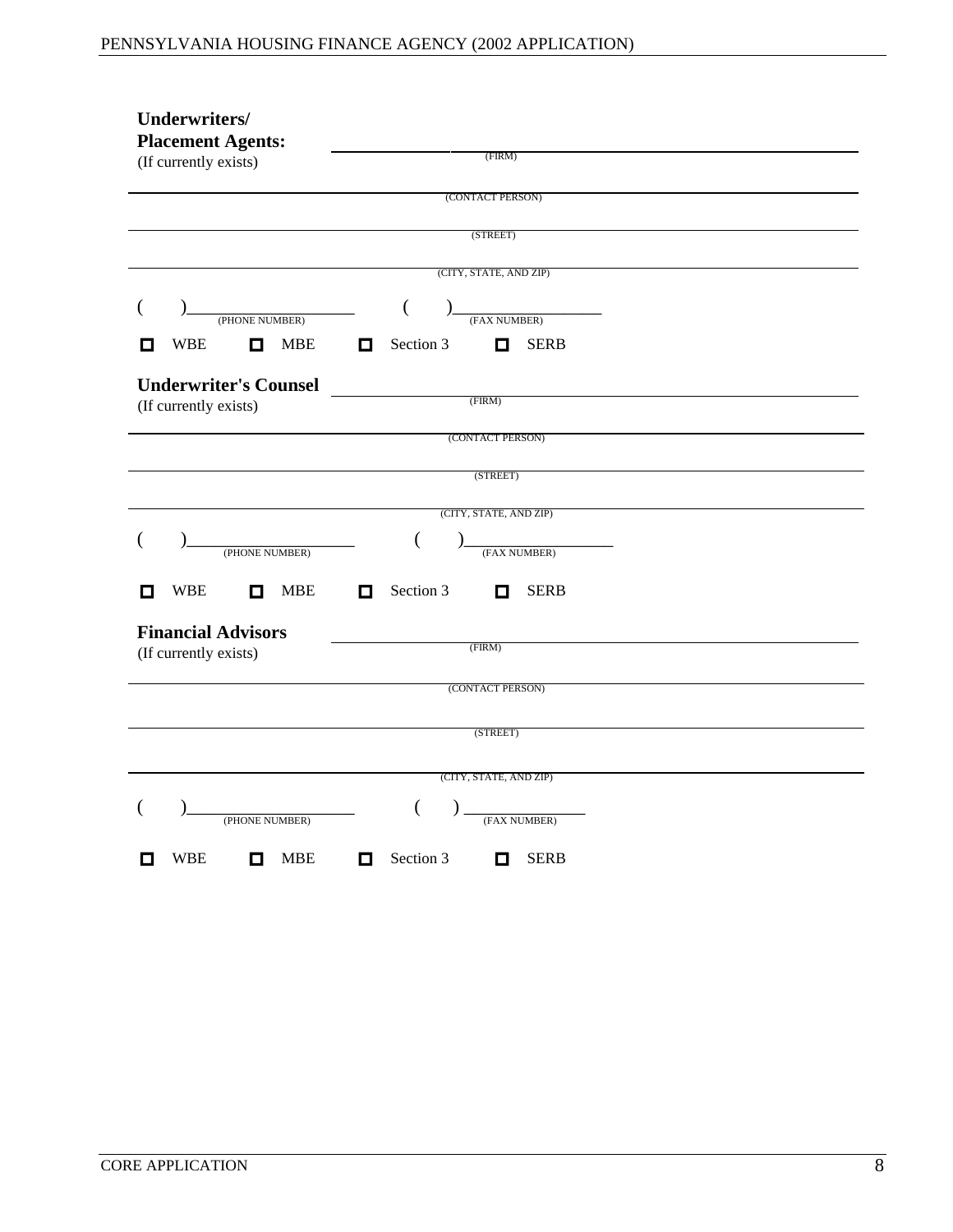#### **C. DEVELOPMENT DESCRIPTION**

- 1. Type of Proposed Rental Development
	- Multifamily **Assisted Living Facility**  $\Box$  Assisted Living Facility
	- Single Room Occupancy  $\Box$  Personal Care Facility
	- **D** Other

#### 2. Physical Characteristics of Development

| a. Construction Type                           |                                                                   |                                                                                                 |                                      |
|------------------------------------------------|-------------------------------------------------------------------|-------------------------------------------------------------------------------------------------|--------------------------------------|
| $\Box$ New Construction                        |                                                                   |                                                                                                 |                                      |
| $\Box$ Rehabilitation                          |                                                                   |                                                                                                 |                                      |
|                                                | $\Box$ Moderate                                                   | $\Box$ Historic                                                                                 |                                      |
|                                                | $\Box$ Substantial                                                | $\Box$ Conversion                                                                               |                                      |
|                                                |                                                                   | <b>I</b> Preservation of Existing Federally Assisted/Subsidized Housing with Expiring Subsidies |                                      |
|                                                | or Substantial Capital Needs<br>$\Box$ Rural Housing Services 515 | <b>HUD</b> 221(d)(3)                                                                            |                                      |
|                                                | $\blacksquare$ HUD 236                                            | $\blacksquare$ HUD 202                                                                          |                                      |
|                                                | $\blacksquare$ HUD 232                                            | $\Box$ Other                                                                                    |                                      |
|                                                |                                                                   |                                                                                                 |                                      |
| b. Building Type                               |                                                                   |                                                                                                 |                                      |
| <b>d</b> Townhouse                             |                                                                   | $\Box$ Mid Rise (4 to 6 stories with one or more elevators)                                     |                                      |
| $\Box$ Walkup Apartments                       |                                                                   | $\Box$ High Rise (7 or more stories with one or more elevators)                                 |                                      |
|                                                | $\Box$ Low Rise (2 or 3 stories with one or more elevators)       |                                                                                                 |                                      |
| $\Box$ Other                                   |                                                                   |                                                                                                 |                                      |
|                                                |                                                                   |                                                                                                 |                                      |
| c. Is it a Scattered Site development?         |                                                                   |                                                                                                 | $\blacksquare$ Yes $\blacksquare$ No |
| Are the buildings contiguous?                  |                                                                   |                                                                                                 | $\blacksquare$ Yes $\blacksquare$ No |
|                                                |                                                                   | If not contiguous, and applying for low income housing tax credits, are all                     |                                      |
|                                                |                                                                   | of the units in each of the buildings to be rent restricted and restricted to                   |                                      |
|                                                |                                                                   | occupancy by qualified low income tenant in accordance with Section 42 of                       | $\Box$ Yes $\Box$ No                 |
| the Code?                                      |                                                                   |                                                                                                 |                                      |
| d. Was structure built before January 1, 1978? |                                                                   |                                                                                                 |                                      |
|                                                |                                                                   | If yes, has structure been rehabilitated after January 1, 1978?                                 | $\blacksquare$ Yes $\blacksquare$ No |
|                                                | Is the structure certified Lead Free?                             |                                                                                                 | $\blacksquare$ Yes $\blacksquare$ No |
|                                                |                                                                   |                                                                                                 | $\blacksquare$ Yes $\blacksquare$ No |
| Occupancy Type                                 |                                                                   |                                                                                                 |                                      |
| (Check only a maximum of two blocks)           |                                                                   |                                                                                                 |                                      |
|                                                |                                                                   |                                                                                                 |                                      |
| $\Box$ General                                 |                                                                   | $\Box$ Homeless                                                                                 |                                      |
| $\Box$ Elderly, age 55 and older $\frac{1}{1}$ |                                                                   | Elderly, age 62 and older $\frac{1}{1}$                                                         |                                      |
| Mentally Disabled                              |                                                                   | Physically Disabled                                                                             |                                      |
| Seasonal Farm Worker                           |                                                                   | $\blacksquare$ HIV/AIDS                                                                         |                                      |
| $\Box$ Other                                   |                                                                   |                                                                                                 |                                      |

CORE APPLICATION 9 <sup>1</sup> "Housing for older persons" as defined by the Fair Housing Act (42 U.S.C.A. 3601-3619)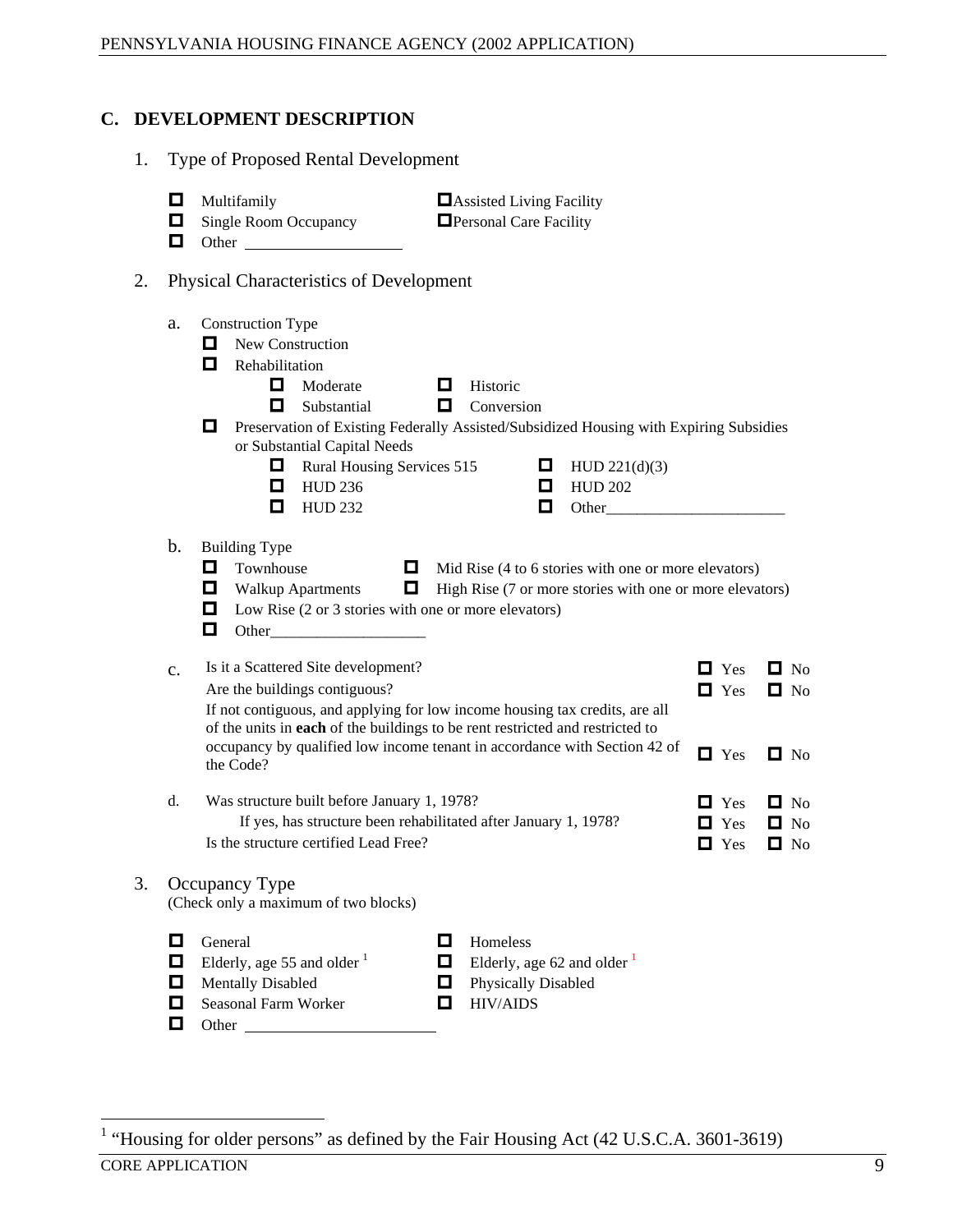- 4. Development Specifications
	- a. Number of buildings e. Total number low income units
	-
	-
	-
	- b. Number of stories f. Number of wheelchair c. Number of elevators accessible units d. Total number of units g. Number of Hearing/vision impaired units
- 5. List community facilities and amenities planned for the development. Continue on a separate attachment if necessary.

| 6. Development size per square footage - include all buildings:<br>Gross building area (include basements only if improved)<br><u> 1989 - Johann Barnett, fransk politiker (d. 1989)</u><br>Gross commercial and all commercial related areas<br>Gross residential and residential related areas<br>(Including community space solely used by residents)<br>Gross low income residential areas<br>(Including community space solely used by residents)<br>Net community space areas<br>the contract of the contract of the contract of the contract of the contract of<br>7. Total land area<br>8. Total number of parking spaces<br>Site Information<br>9.<br>$\Box$ Agreement $\Box$ Option<br>$\Box$<br>Deed $\Box$ Lease<br>a. Type of site control:<br>For each parcel, identify type of site control and provide copies with this application.<br>(Attach additional sheet, if necessary.)<br>Address<br>Site Control<br>Site Control<br><b>Expiration Date</b><br><b>Type</b><br><u> 2000 - Andrea Andrewski, marski politik (d. 1982)</u><br>b. Zoning:<br>1) Present zoning classification<br>2) Is the site properly zoned for the multifamily development?<br>$\blacksquare$ Yes<br>If no, is the site currently in the process of rezoning?<br>$\blacksquare$ Yes<br>Is a zoning variance or exception required?<br>$\Box$<br>Yes |                                          |       |           |
|-----------------------------------------------------------------------------------------------------------------------------------------------------------------------------------------------------------------------------------------------------------------------------------------------------------------------------------------------------------------------------------------------------------------------------------------------------------------------------------------------------------------------------------------------------------------------------------------------------------------------------------------------------------------------------------------------------------------------------------------------------------------------------------------------------------------------------------------------------------------------------------------------------------------------------------------------------------------------------------------------------------------------------------------------------------------------------------------------------------------------------------------------------------------------------------------------------------------------------------------------------------------------------------------------------------------------------------------------|------------------------------------------|-------|-----------|
|                                                                                                                                                                                                                                                                                                                                                                                                                                                                                                                                                                                                                                                                                                                                                                                                                                                                                                                                                                                                                                                                                                                                                                                                                                                                                                                                               |                                          |       |           |
|                                                                                                                                                                                                                                                                                                                                                                                                                                                                                                                                                                                                                                                                                                                                                                                                                                                                                                                                                                                                                                                                                                                                                                                                                                                                                                                                               |                                          |       |           |
|                                                                                                                                                                                                                                                                                                                                                                                                                                                                                                                                                                                                                                                                                                                                                                                                                                                                                                                                                                                                                                                                                                                                                                                                                                                                                                                                               |                                          |       |           |
|                                                                                                                                                                                                                                                                                                                                                                                                                                                                                                                                                                                                                                                                                                                                                                                                                                                                                                                                                                                                                                                                                                                                                                                                                                                                                                                                               |                                          |       |           |
|                                                                                                                                                                                                                                                                                                                                                                                                                                                                                                                                                                                                                                                                                                                                                                                                                                                                                                                                                                                                                                                                                                                                                                                                                                                                                                                                               |                                          |       |           |
|                                                                                                                                                                                                                                                                                                                                                                                                                                                                                                                                                                                                                                                                                                                                                                                                                                                                                                                                                                                                                                                                                                                                                                                                                                                                                                                                               |                                          |       |           |
|                                                                                                                                                                                                                                                                                                                                                                                                                                                                                                                                                                                                                                                                                                                                                                                                                                                                                                                                                                                                                                                                                                                                                                                                                                                                                                                                               |                                          |       |           |
|                                                                                                                                                                                                                                                                                                                                                                                                                                                                                                                                                                                                                                                                                                                                                                                                                                                                                                                                                                                                                                                                                                                                                                                                                                                                                                                                               |                                          |       |           |
|                                                                                                                                                                                                                                                                                                                                                                                                                                                                                                                                                                                                                                                                                                                                                                                                                                                                                                                                                                                                                                                                                                                                                                                                                                                                                                                                               |                                          |       |           |
|                                                                                                                                                                                                                                                                                                                                                                                                                                                                                                                                                                                                                                                                                                                                                                                                                                                                                                                                                                                                                                                                                                                                                                                                                                                                                                                                               |                                          |       |           |
|                                                                                                                                                                                                                                                                                                                                                                                                                                                                                                                                                                                                                                                                                                                                                                                                                                                                                                                                                                                                                                                                                                                                                                                                                                                                                                                                               |                                          |       |           |
|                                                                                                                                                                                                                                                                                                                                                                                                                                                                                                                                                                                                                                                                                                                                                                                                                                                                                                                                                                                                                                                                                                                                                                                                                                                                                                                                               |                                          |       |           |
|                                                                                                                                                                                                                                                                                                                                                                                                                                                                                                                                                                                                                                                                                                                                                                                                                                                                                                                                                                                                                                                                                                                                                                                                                                                                                                                                               |                                          |       |           |
|                                                                                                                                                                                                                                                                                                                                                                                                                                                                                                                                                                                                                                                                                                                                                                                                                                                                                                                                                                                                                                                                                                                                                                                                                                                                                                                                               |                                          |       |           |
|                                                                                                                                                                                                                                                                                                                                                                                                                                                                                                                                                                                                                                                                                                                                                                                                                                                                                                                                                                                                                                                                                                                                                                                                                                                                                                                                               |                                          |       |           |
|                                                                                                                                                                                                                                                                                                                                                                                                                                                                                                                                                                                                                                                                                                                                                                                                                                                                                                                                                                                                                                                                                                                                                                                                                                                                                                                                               |                                          |       |           |
|                                                                                                                                                                                                                                                                                                                                                                                                                                                                                                                                                                                                                                                                                                                                                                                                                                                                                                                                                                                                                                                                                                                                                                                                                                                                                                                                               |                                          |       |           |
|                                                                                                                                                                                                                                                                                                                                                                                                                                                                                                                                                                                                                                                                                                                                                                                                                                                                                                                                                                                                                                                                                                                                                                                                                                                                                                                                               |                                          |       |           |
|                                                                                                                                                                                                                                                                                                                                                                                                                                                                                                                                                                                                                                                                                                                                                                                                                                                                                                                                                                                                                                                                                                                                                                                                                                                                                                                                               |                                          |       | $\Box$ No |
|                                                                                                                                                                                                                                                                                                                                                                                                                                                                                                                                                                                                                                                                                                                                                                                                                                                                                                                                                                                                                                                                                                                                                                                                                                                                                                                                               |                                          |       | $\Box$ No |
|                                                                                                                                                                                                                                                                                                                                                                                                                                                                                                                                                                                                                                                                                                                                                                                                                                                                                                                                                                                                                                                                                                                                                                                                                                                                                                                                               |                                          |       | $\Box$ No |
|                                                                                                                                                                                                                                                                                                                                                                                                                                                                                                                                                                                                                                                                                                                                                                                                                                                                                                                                                                                                                                                                                                                                                                                                                                                                                                                                               | When is the zoning issue to be resolved? | month | year      |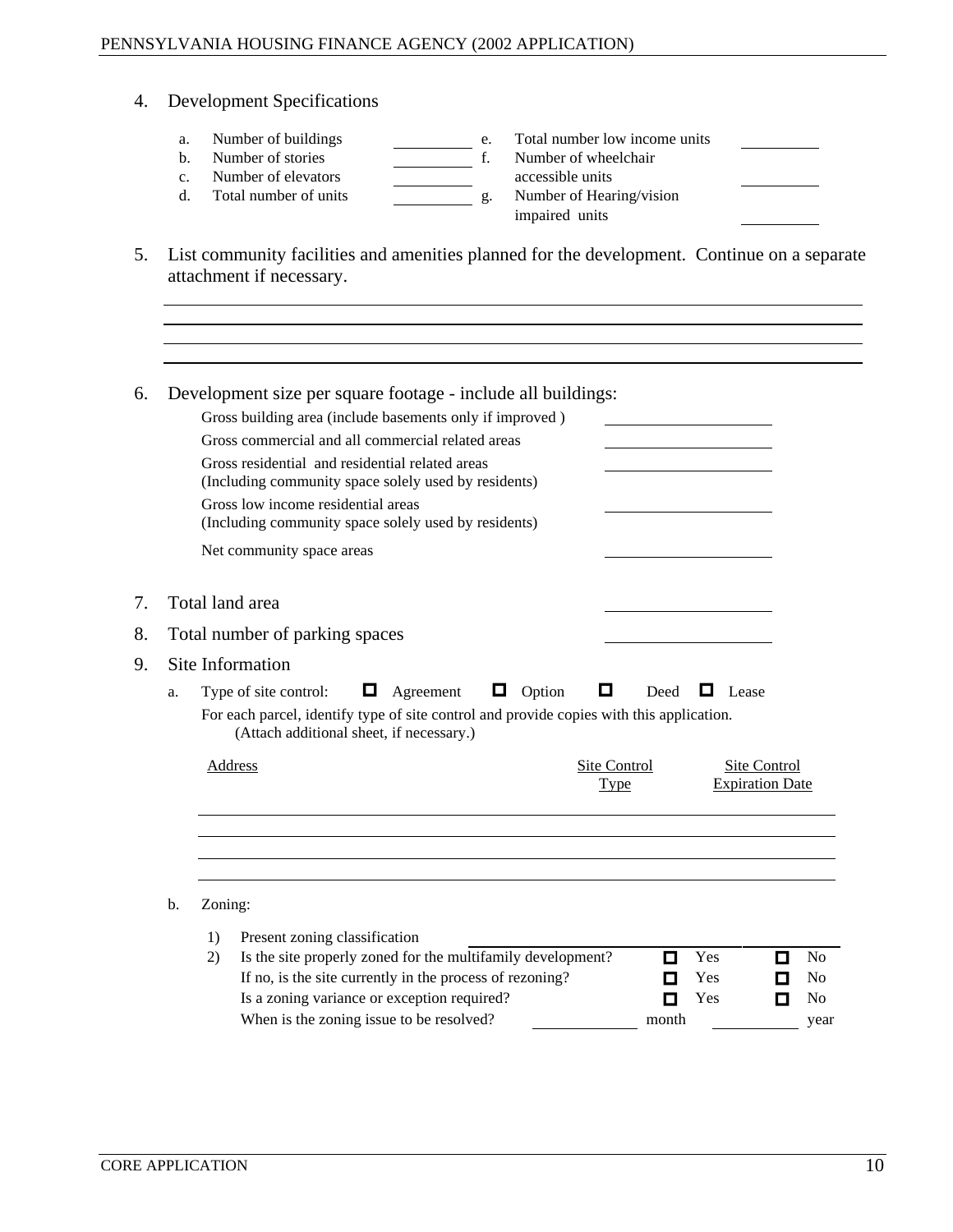| c. Subdivision/Land-Use Approval:                                                                                                                              |                                                                    |
|----------------------------------------------------------------------------------------------------------------------------------------------------------------|--------------------------------------------------------------------|
| 1) Is subdivision necessary for the development? $\Box$ Yes $\Box$ No                                                                                          |                                                                    |
| 2) If yes, when is subdivision to be completed?                                                                                                                |                                                                    |
| 3) Are anticipated township tap in, municipal charges, etc. reflected in development budget?                                                                   |                                                                    |
| $\blacksquare$ Yes $\blacksquare$ No                                                                                                                           |                                                                    |
|                                                                                                                                                                |                                                                    |
| d. Target Areas:                                                                                                                                               |                                                                    |
| Is the site located in:                                                                                                                                        |                                                                    |
| 1) A Distressed Area                                                                                                                                           | $\blacksquare$ Yes<br>$\Box$ No                                    |
| 2) An Empowerment Zone                                                                                                                                         | $\blacksquare$ Yes<br>$\Box$ No                                    |
| 3) An Enterprise Community<br>4) A Heritage Park                                                                                                               | $\Box$ No<br>$\blacksquare$ Yes<br>$\Box$ No<br>$\blacksquare$ Yes |
| 5) Keystone Opportunity Zone                                                                                                                                   | $\Box$ No<br>$\blacksquare$ Yes                                    |
|                                                                                                                                                                |                                                                    |
| Attach any necessary supporting documentation thereto.                                                                                                         |                                                                    |
| e. Historical Significance:                                                                                                                                    |                                                                    |
| 1) Is the site located within:                                                                                                                                 |                                                                    |
| (a) A Municipal Historic District                                                                                                                              | $\Box$ No<br>$\blacksquare$ Yes                                    |
| (b) A Federal Historic District                                                                                                                                | $\blacksquare$ No<br>$\blacksquare$ Yes                            |
| (c) An area that may have historical or archeological                                                                                                          |                                                                    |
| value                                                                                                                                                          | $\blacksquare$ Yes<br>$\Box$ No                                    |
| Document this determination by submitting a letter from the State Historic Preservation<br>Office (SHPO).                                                      |                                                                    |
|                                                                                                                                                                |                                                                    |
| 2) Do any of the structures have historical significance which will be preserved?                                                                              |                                                                    |
|                                                                                                                                                                | $\Box$ Yes $\Box$ No $\Box$ N/A                                    |
| 3) Is the building to be rehabilitated or demolished 50 or more years old?                                                                                     |                                                                    |
|                                                                                                                                                                | $\Box$ Yes $\Box$ No $\Box$ N/A                                    |
|                                                                                                                                                                |                                                                    |
| If yes, provide evidence that the Pennsylvania State Historic Preservation Office<br>(SHPO) has been consulted regarding approval of the work to be completed. |                                                                    |
| 4) Is the demolition of any building(s) planned?                                                                                                               | $\blacksquare$ Yes $\blacksquare$ No                               |
| If yes, describe.                                                                                                                                              |                                                                    |
|                                                                                                                                                                |                                                                    |
|                                                                                                                                                                |                                                                    |
|                                                                                                                                                                |                                                                    |
|                                                                                                                                                                |                                                                    |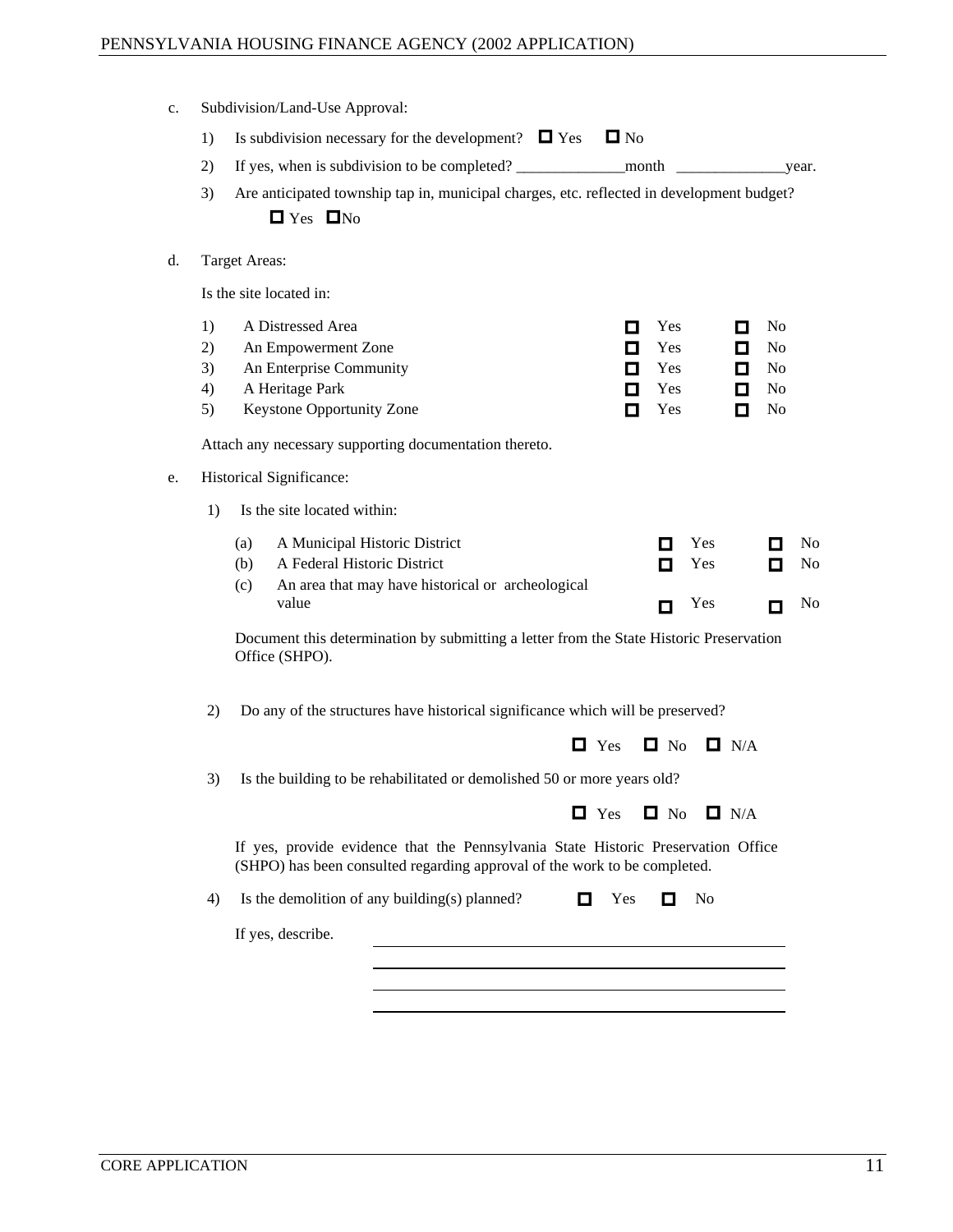|                                                                                                                                       | 5) Do the buildings qualify for the historic tax credit? $\Box$ Yes $\Box$ No                                     |                                                                              |  |  |  |
|---------------------------------------------------------------------------------------------------------------------------------------|-------------------------------------------------------------------------------------------------------------------|------------------------------------------------------------------------------|--|--|--|
| If yes, list all building<br>addresses that qualify.                                                                                  |                                                                                                                   |                                                                              |  |  |  |
| $\Box$ Occupied<br>f. Occupancy Status                                                                                                | <u> 1989 - Andrea Barbara, Amerikaansk politiker (d. 1989)</u><br>$\Box$ Vacant                                   |                                                                              |  |  |  |
| If occupied, $\Box$ Residential<br>1)<br>$\Box$ No<br>$\Box$ Yes                                                                      | $\Box$ Commercial<br>Will the proposed site activity result in temporary or permanent displacement or relocation? |                                                                              |  |  |  |
| Explain:                                                                                                                              | <u> 1989 - Johann Stoff, fransk politik (d. 1989)</u>                                                             |                                                                              |  |  |  |
| reflected in the Development Budget.<br>2) If vacant, when was the site last occupied?                                                | Note: The sponsor must be prepared to absorb the necessary relocation expenses and should be                      |                                                                              |  |  |  |
| 10. Community Support (Please provide the names of the community groups active in the proposed<br>development's Primary Market Area): |                                                                                                                   |                                                                              |  |  |  |
| <b>Organization</b>                                                                                                                   | <b>Contact Person</b>                                                                                             | <b>Telephone Number</b>                                                      |  |  |  |
|                                                                                                                                       |                                                                                                                   | $\begin{array}{c} \begin{array}{c} \begin{array}{c} \end{array} \end{array}$ |  |  |  |
|                                                                                                                                       |                                                                                                                   |                                                                              |  |  |  |
|                                                                                                                                       |                                                                                                                   | )________________                                                            |  |  |  |
| 11. Local Government Contact                                                                                                          |                                                                                                                   |                                                                              |  |  |  |
| Organization:                                                                                                                         |                                                                                                                   |                                                                              |  |  |  |
|                                                                                                                                       | Contact Person:                                                                                                   |                                                                              |  |  |  |
|                                                                                                                                       |                                                                                                                   |                                                                              |  |  |  |
|                                                                                                                                       |                                                                                                                   |                                                                              |  |  |  |
| 12. Local Housing Authority                                                                                                           |                                                                                                                   |                                                                              |  |  |  |
|                                                                                                                                       |                                                                                                                   |                                                                              |  |  |  |
|                                                                                                                                       |                                                                                                                   |                                                                              |  |  |  |
|                                                                                                                                       |                                                                                                                   |                                                                              |  |  |  |
|                                                                                                                                       |                                                                                                                   |                                                                              |  |  |  |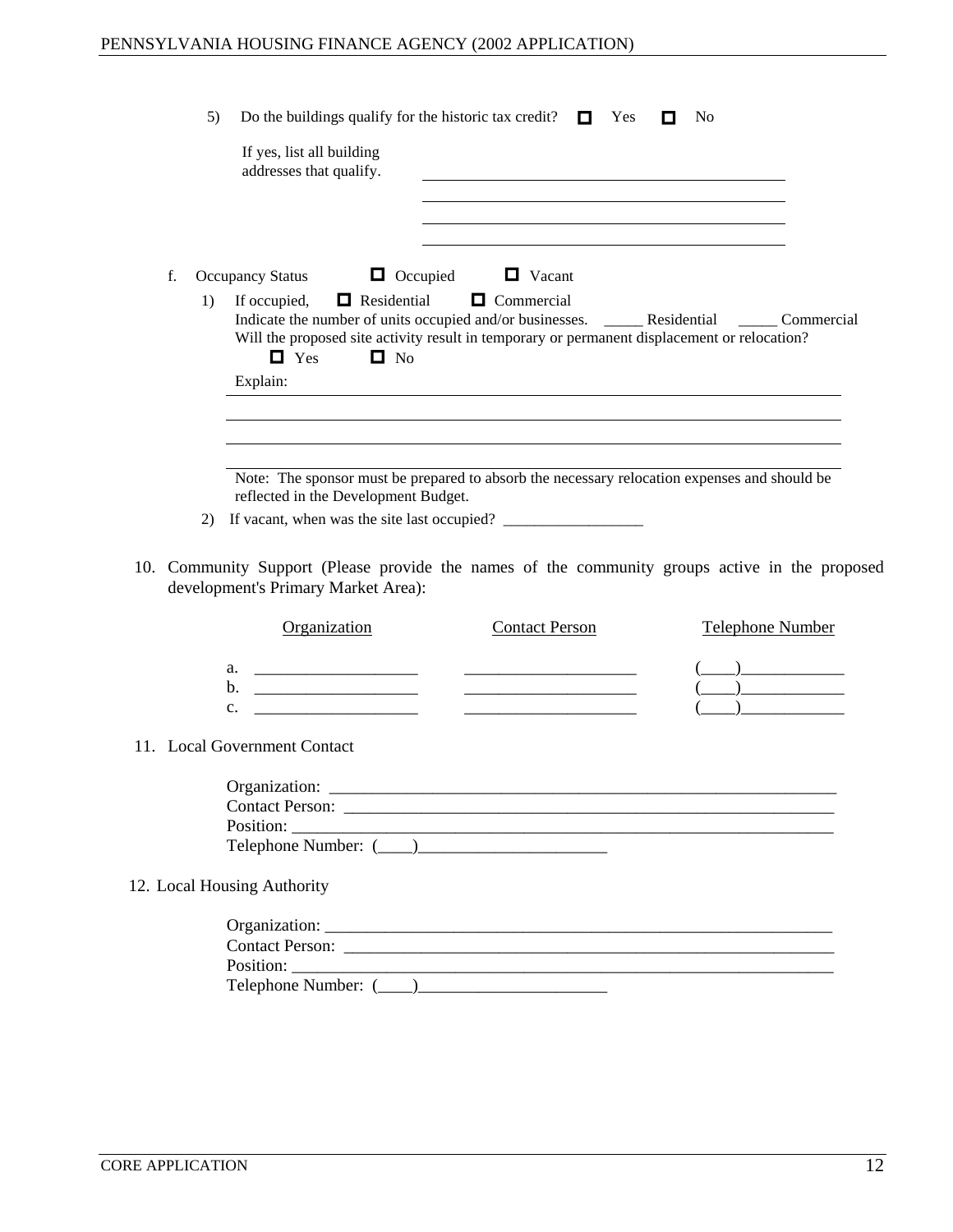#### **D. DEVELOPMENT BUDGET**

Prior to completing this development budget, please refer to the Agency's Fees and Maximum Allowable Development Costs Sections of the Pennsylvania Housing Finance Agency Multifamily Loan and/or Tax Credit Program Guidelines. If the applicant is requesting only Agency financing, then column 1 must be completed. If this core application is part of the tax credit application, then the applicant must complete columns 1, 2, and 3.

|                                                     | <b>Actual Costs</b>                        | <b>Basis for 4%</b>                          | Basis for 9%                                                                                                                                                                                             |
|-----------------------------------------------------|--------------------------------------------|----------------------------------------------|----------------------------------------------------------------------------------------------------------------------------------------------------------------------------------------------------------|
|                                                     |                                            | Credit                                       | <b>Credit</b>                                                                                                                                                                                            |
| <b>CONSTRUCTION COSTS</b>                           |                                            |                                              |                                                                                                                                                                                                          |
| (from Exhibit A-Statement of Probable Const. Costs) |                                            |                                              |                                                                                                                                                                                                          |
| General Requirements (Div.1)                        |                                            |                                              | and the contract of the contract of the contract of the contract of the contract of                                                                                                                      |
| <b>Building Demolition</b>                          |                                            |                                              |                                                                                                                                                                                                          |
| <b>Selective Demolition</b>                         |                                            |                                              |                                                                                                                                                                                                          |
| Site Work                                           |                                            |                                              |                                                                                                                                                                                                          |
| Offsite Improvements                                |                                            |                                              |                                                                                                                                                                                                          |
| Subtotal Site Work (Div.2)                          |                                            |                                              |                                                                                                                                                                                                          |
| Structure (Div. 3 to 16)                            |                                            |                                              |                                                                                                                                                                                                          |
|                                                     | Subtotal                                   |                                              |                                                                                                                                                                                                          |
| Builder's Overhead                                  |                                            |                                              | <u> Andreas Andreas Andreas Andreas Andreas Andreas Andreas Andreas Andreas Andreas Andreas Andreas Andreas Andr</u>                                                                                     |
| Builder's Profit<br><b>Bond Premium</b>             |                                            |                                              | <u> 1999 - Jan Barriston, mars et al. III et al. III et al. III et al. III et al. III et al. III et al. III et a</u>                                                                                     |
| <b>Construction Contingency</b>                     |                                            |                                              |                                                                                                                                                                                                          |
| Other                                               |                                            |                                              |                                                                                                                                                                                                          |
|                                                     | <b>Total</b>                               |                                              | the contract of the contract of the                                                                                                                                                                      |
|                                                     | <b>Contract Contract Contract Contract</b> | and the control of the control of            | the contract of the contract of the contract of the contract of the contract of                                                                                                                          |
| 2. FEES                                             |                                            |                                              |                                                                                                                                                                                                          |
| Architect Fee-Design                                |                                            |                                              |                                                                                                                                                                                                          |
| Architect Fee-Admin                                 |                                            |                                              |                                                                                                                                                                                                          |
|                                                     |                                            |                                              |                                                                                                                                                                                                          |
| Legal                                               |                                            |                                              |                                                                                                                                                                                                          |
| Engineering                                         |                                            |                                              | <u> 1989 - Jan Salam Barat, masjid ayyında bir alan bir alan bir alan bir alan bir alan bir alan bir alan bir ala</u><br>the contract of the contract of the contract of the contract of the contract of |
| Survey                                              |                                            |                                              |                                                                                                                                                                                                          |
| Soils/Structural Report                             |                                            |                                              |                                                                                                                                                                                                          |
| <b>Environmental Audit</b>                          |                                            |                                              | <u> 1989 - Andrea Santa Andrea Andrea Andrea Andrea Andrea Andrea Andrea Andrea Andrea Andrea Andrea Andrea Andr</u>                                                                                     |
| <b>Property Appraisal</b>                           |                                            |                                              | <u> Andreas Andreas Andreas Andreas Andreas Andreas Andreas Andreas Andreas Andreas Andreas Andreas Andreas Andr</u>                                                                                     |
| <b>Market Study</b>                                 |                                            |                                              | <u> Andreas Andreas Andreas Andreas Andreas Andreas Andreas Andreas Andreas Andreas Andreas Andreas Andreas Andr</u>                                                                                     |
| Credit Report                                       |                                            |                                              | <u> Andreas Andreas Andreas Andreas Andreas Andreas Andreas Andreas Andreas Andreas Andreas Andreas Andreas Andre</u>                                                                                    |
| <b>Cost Certification</b>                           |                                            |                                              | <u> Andreas Andreas Andreas Andreas Andreas Andreas Andreas Andreas Andreas Andreas Andreas Andreas Andreas Andr</u>                                                                                     |
| Other                                               |                                            |                                              | $\overline{\phantom{a}}$                                                                                                                                                                                 |
|                                                     | Total \$                                   | the control of the control of the control of |                                                                                                                                                                                                          |
| <b>MISC. DEVELOPMENT CHARGES</b>                    |                                            |                                              |                                                                                                                                                                                                          |
| PHFA Application Fee                                |                                            |                                              |                                                                                                                                                                                                          |
| PHFA Closing Fee                                    |                                            |                                              | <u> Andreas Andreas Andreas Andreas Andreas Andreas Andreas Andreas Andreas Andreas Andreas Andreas Andreas Andr</u>                                                                                     |
| Tax Credit Application Fee                          |                                            |                                              |                                                                                                                                                                                                          |
| Tax Credit Reservation & Allocation Fees            |                                            |                                              |                                                                                                                                                                                                          |
|                                                     | $\frac{1}{2}$                              |                                              |                                                                                                                                                                                                          |
|                                                     |                                            |                                              |                                                                                                                                                                                                          |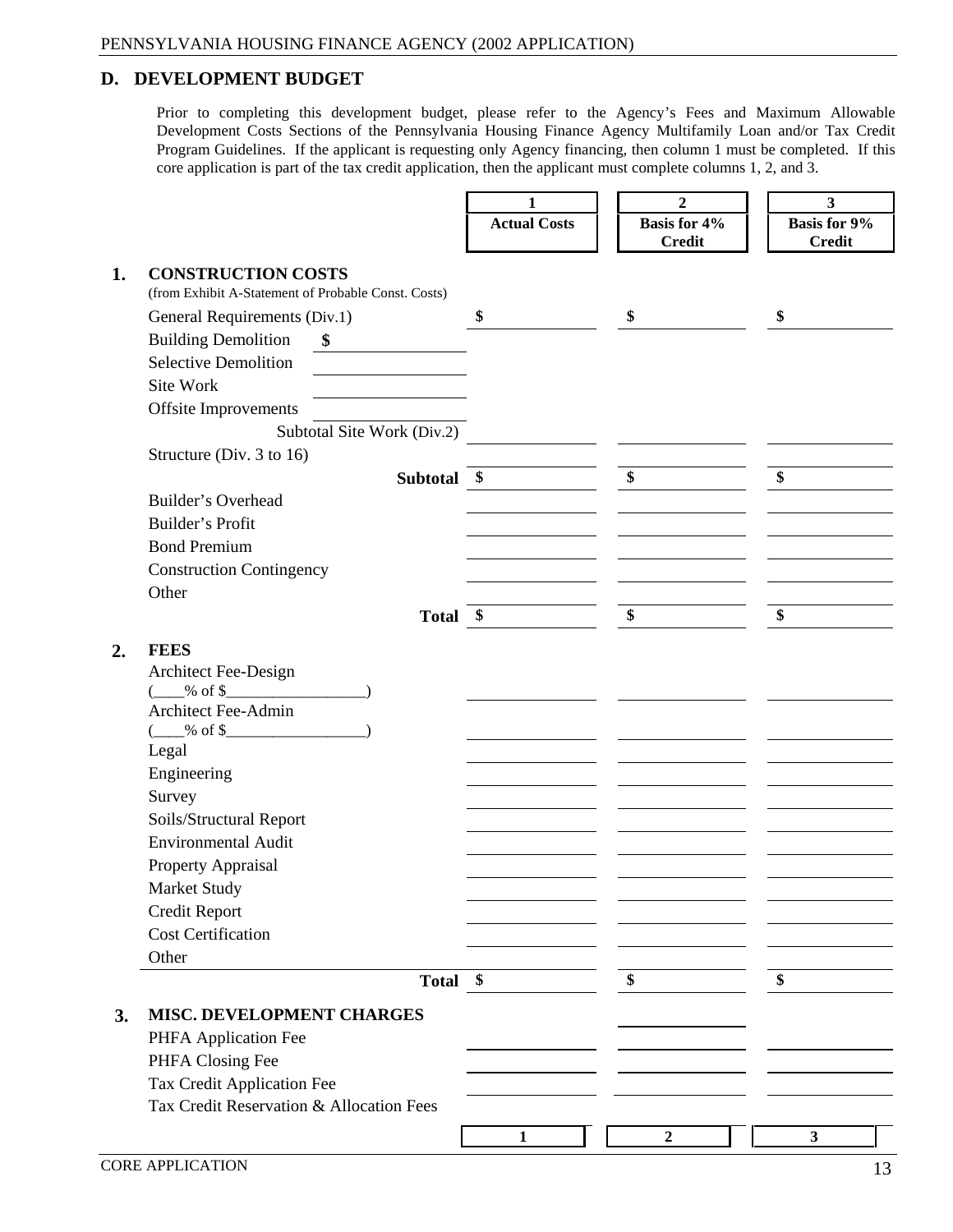|                                                                        | <b>Actual Costs</b>                                                                                                                                                                                                                  | <b>Basis for 4%</b>                                                                                                   | <b>Basis for 9%</b> |
|------------------------------------------------------------------------|--------------------------------------------------------------------------------------------------------------------------------------------------------------------------------------------------------------------------------------|-----------------------------------------------------------------------------------------------------------------------|---------------------|
|                                                                        |                                                                                                                                                                                                                                      | Credit                                                                                                                | <b>Credit</b>       |
| <b>MISC. DEVELOPMENT CHARGES</b>                                       |                                                                                                                                                                                                                                      |                                                                                                                       |                     |
| (continued)<br>Furnishings (Common Area) <sup>1</sup>                  |                                                                                                                                                                                                                                      |                                                                                                                       |                     |
| Rent-up Expenses <sup>1</sup>                                          |                                                                                                                                                                                                                                      |                                                                                                                       |                     |
| Relocation                                                             |                                                                                                                                                                                                                                      |                                                                                                                       |                     |
| Utility Tap in, Hook-up, & Municipal Fees                              |                                                                                                                                                                                                                                      |                                                                                                                       |                     |
| Other<br><b>Contract Contract Contract</b>                             |                                                                                                                                                                                                                                      |                                                                                                                       |                     |
| Total \$                                                               |                                                                                                                                                                                                                                      |                                                                                                                       |                     |
| <b>CONSTRUCTION &amp; FINANCING</b>                                    |                                                                                                                                                                                                                                      |                                                                                                                       |                     |
| <b>CHARGES</b>                                                         |                                                                                                                                                                                                                                      |                                                                                                                       |                     |
| <b>Construction Loan Interest</b><br>Construction period ______ months |                                                                                                                                                                                                                                      | <u> Alexandro de la contrada de la contrada de la contrada de la contrada de la contrada de la contrada de la con</u> |                     |
| <b>Construction Loan Origination Fee</b>                               |                                                                                                                                                                                                                                      |                                                                                                                       |                     |
| <b>Construction Loan Credit Enhancement</b>                            |                                                                                                                                                                                                                                      |                                                                                                                       |                     |
| <b>Construction Loan Application Fee</b>                               |                                                                                                                                                                                                                                      |                                                                                                                       |                     |
| <b>Taxes During Construction</b>                                       |                                                                                                                                                                                                                                      |                                                                                                                       |                     |
| <b>Insurance During Construction</b>                                   |                                                                                                                                                                                                                                      |                                                                                                                       |                     |
| Title and Recording                                                    |                                                                                                                                                                                                                                      |                                                                                                                       |                     |
| Other                                                                  |                                                                                                                                                                                                                                      | the contract of the contract of the                                                                                   |                     |
| <b>Total</b>                                                           |                                                                                                                                                                                                                                      |                                                                                                                       |                     |
| PERMANENT FINANCING                                                    |                                                                                                                                                                                                                                      |                                                                                                                       |                     |
| Permanent Loan Origination Fee                                         | <u> The Communication of the Communication of the Communication of the Communication of the Communication of the Communication of the Communication of the Communication of the Communication of the Communication of the Commun</u> |                                                                                                                       |                     |
| Permanent Loan Credit Enhancement                                      |                                                                                                                                                                                                                                      |                                                                                                                       |                     |
| Cost of Issuance/Underwriters Discount<br>Other                        |                                                                                                                                                                                                                                      |                                                                                                                       |                     |
| and the contract of the contract of<br><b>Total</b>                    |                                                                                                                                                                                                                                      |                                                                                                                       |                     |
|                                                                        | $\overline{\bullet}$                                                                                                                                                                                                                 |                                                                                                                       |                     |
| <b>6.</b> LAND & BUILDING PURCHASE                                     |                                                                                                                                                                                                                                      |                                                                                                                       |                     |
| Acquisition of Land<br><b>Acquisition of Existing Structures</b>       |                                                                                                                                                                                                                                      |                                                                                                                       |                     |
| <b>Acquisition Legal Fees</b>                                          |                                                                                                                                                                                                                                      |                                                                                                                       |                     |
| <b>Closing Costs</b>                                                   |                                                                                                                                                                                                                                      |                                                                                                                       |                     |
| Demolition of Existing Structures (not                                 |                                                                                                                                                                                                                                      |                                                                                                                       |                     |
| shown in Construction Costs)                                           |                                                                                                                                                                                                                                      |                                                                                                                       |                     |
| Other<br>$\sim$ $\sim$ $\sim$                                          | <b>Contract Contract Contract Contract Contract</b><br>the control of the control of the con-                                                                                                                                        |                                                                                                                       |                     |
| <b>Total</b>                                                           |                                                                                                                                                                                                                                      |                                                                                                                       |                     |
| <b>REPLACEMENT COST</b>                                                | $\sim$                                                                                                                                                                                                                               |                                                                                                                       |                     |
| (Total Sections 1-6)                                                   |                                                                                                                                                                                                                                      |                                                                                                                       |                     |

**<sup>1</sup> An itemized breakdown of each of these costs must be provided.**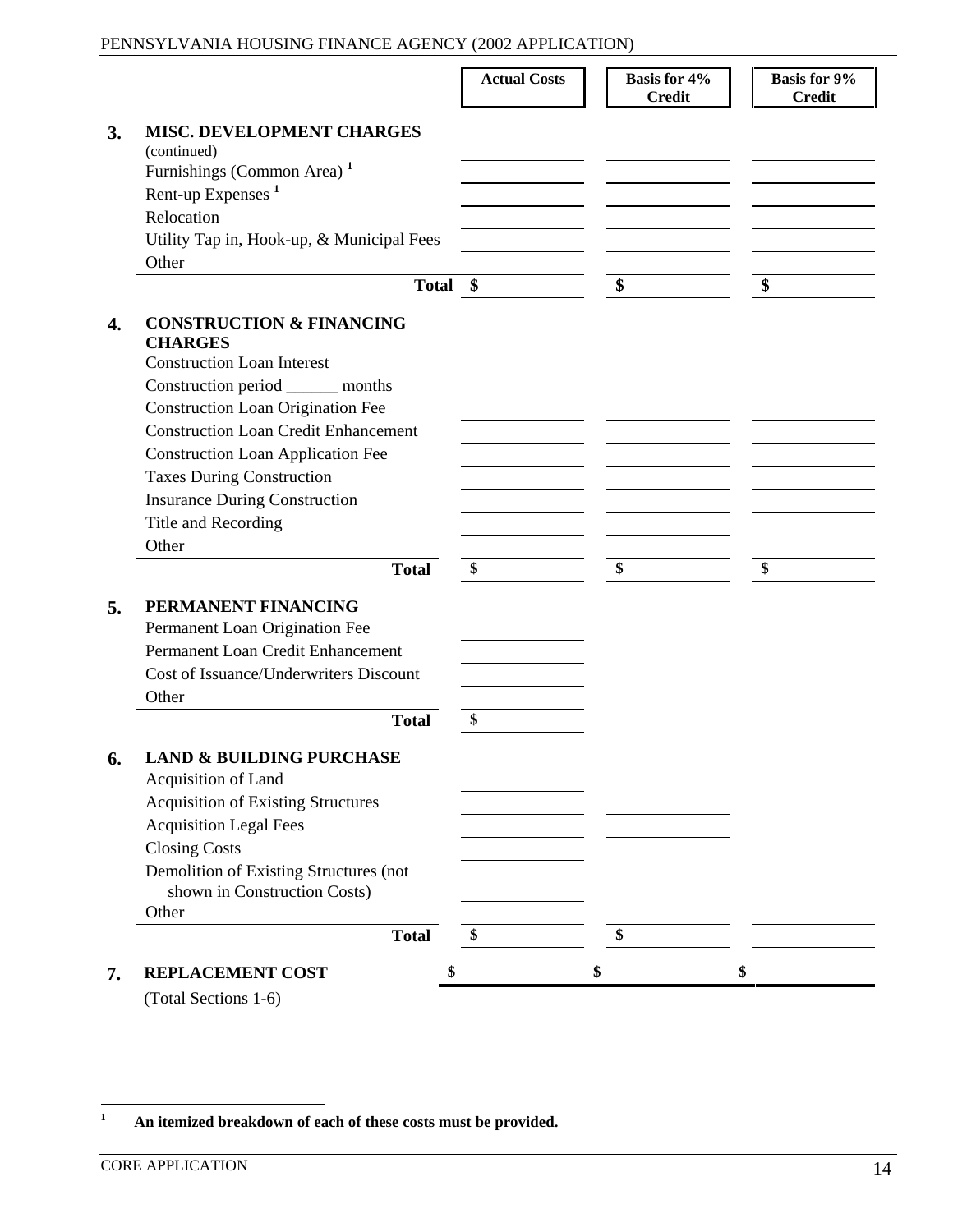|                                                                                                                   | $\blacksquare$                                                                                                                                                                                                                                                                                                                                                                                                                                                                                         |                     |                                                                                                                                                                                                                                      |
|-------------------------------------------------------------------------------------------------------------------|--------------------------------------------------------------------------------------------------------------------------------------------------------------------------------------------------------------------------------------------------------------------------------------------------------------------------------------------------------------------------------------------------------------------------------------------------------------------------------------------------------|---------------------|--------------------------------------------------------------------------------------------------------------------------------------------------------------------------------------------------------------------------------------|
|                                                                                                                   | <b>Actual Costs</b>                                                                                                                                                                                                                                                                                                                                                                                                                                                                                    | <b>Basis for 4%</b> | <b>Basis for 9%</b>                                                                                                                                                                                                                  |
|                                                                                                                   |                                                                                                                                                                                                                                                                                                                                                                                                                                                                                                        | <b>Credit</b>       | Credit                                                                                                                                                                                                                               |
| 8. DEVELOPMENT RESERVES                                                                                           |                                                                                                                                                                                                                                                                                                                                                                                                                                                                                                        |                     |                                                                                                                                                                                                                                      |
| Operating Fund <sup>2</sup>                                                                                       |                                                                                                                                                                                                                                                                                                                                                                                                                                                                                                        |                     |                                                                                                                                                                                                                                      |
| Operating Deficit Reserve <sup>3</sup>                                                                            |                                                                                                                                                                                                                                                                                                                                                                                                                                                                                                        |                     |                                                                                                                                                                                                                                      |
| Rental Subsidy Fund <sup>4</sup>                                                                                  |                                                                                                                                                                                                                                                                                                                                                                                                                                                                                                        |                     |                                                                                                                                                                                                                                      |
| Development Contingency Fund (DCF) <sup>5</sup>                                                                   |                                                                                                                                                                                                                                                                                                                                                                                                                                                                                                        |                     |                                                                                                                                                                                                                                      |
| Real Estate Taxes (first year escrow)                                                                             |                                                                                                                                                                                                                                                                                                                                                                                                                                                                                                        |                     |                                                                                                                                                                                                                                      |
| Insurance (first year escrow)                                                                                     |                                                                                                                                                                                                                                                                                                                                                                                                                                                                                                        |                     |                                                                                                                                                                                                                                      |
| <b>Supportive Services Escrow</b>                                                                                 |                                                                                                                                                                                                                                                                                                                                                                                                                                                                                                        |                     |                                                                                                                                                                                                                                      |
| Other<br>the contract of the contract of the contract of the contract of the contract of the contract of<br>Total | $\frac{1}{2}$ . The contract of the contract of $\frac{1}{2}$                                                                                                                                                                                                                                                                                                                                                                                                                                          |                     |                                                                                                                                                                                                                                      |
|                                                                                                                   | $\mathbf{s}$                                                                                                                                                                                                                                                                                                                                                                                                                                                                                           |                     |                                                                                                                                                                                                                                      |
| <b>DEVELOPER'S FEE &amp; OVERHEAD</b>                                                                             |                                                                                                                                                                                                                                                                                                                                                                                                                                                                                                        |                     |                                                                                                                                                                                                                                      |
| a. Rehabilitation/New Construction                                                                                |                                                                                                                                                                                                                                                                                                                                                                                                                                                                                                        |                     |                                                                                                                                                                                                                                      |
| b. Acquisition less Land                                                                                          |                                                                                                                                                                                                                                                                                                                                                                                                                                                                                                        |                     |                                                                                                                                                                                                                                      |
| <b>Total</b>                                                                                                      | $\frac{1}{2} \left( \frac{1}{2} \right) \left( \frac{1}{2} \right) \left( \frac{1}{2} \right) \left( \frac{1}{2} \right) \left( \frac{1}{2} \right) \left( \frac{1}{2} \right) \left( \frac{1}{2} \right) \left( \frac{1}{2} \right) \left( \frac{1}{2} \right) \left( \frac{1}{2} \right) \left( \frac{1}{2} \right) \left( \frac{1}{2} \right) \left( \frac{1}{2} \right) \left( \frac{1}{2} \right) \left( \frac{1}{2} \right) \left( \frac{1}{2} \right) \left( \frac$<br>$\overline{\phantom{a}}$ |                     |                                                                                                                                                                                                                                      |
| 10. SYNDICATION FEES & EXPENSES                                                                                   |                                                                                                                                                                                                                                                                                                                                                                                                                                                                                                        |                     |                                                                                                                                                                                                                                      |
| Organizational                                                                                                    |                                                                                                                                                                                                                                                                                                                                                                                                                                                                                                        |                     |                                                                                                                                                                                                                                      |
| <b>Bridge Loan Interest During</b>                                                                                |                                                                                                                                                                                                                                                                                                                                                                                                                                                                                                        |                     |                                                                                                                                                                                                                                      |
| Construction                                                                                                      |                                                                                                                                                                                                                                                                                                                                                                                                                                                                                                        |                     | the contract of the contract of the contract of the contract of the contract of                                                                                                                                                      |
| Bridge Loan Interest After Construction                                                                           |                                                                                                                                                                                                                                                                                                                                                                                                                                                                                                        |                     |                                                                                                                                                                                                                                      |
| Bridge Loan Fees & Expenses                                                                                       |                                                                                                                                                                                                                                                                                                                                                                                                                                                                                                        |                     |                                                                                                                                                                                                                                      |
| <b>Legal Fees</b>                                                                                                 |                                                                                                                                                                                                                                                                                                                                                                                                                                                                                                        |                     |                                                                                                                                                                                                                                      |
| Accountant's Fees                                                                                                 |                                                                                                                                                                                                                                                                                                                                                                                                                                                                                                        |                     |                                                                                                                                                                                                                                      |
| Other                                                                                                             |                                                                                                                                                                                                                                                                                                                                                                                                                                                                                                        |                     |                                                                                                                                                                                                                                      |
| <b>Total</b>                                                                                                      |                                                                                                                                                                                                                                                                                                                                                                                                                                                                                                        |                     | <u> Andreas Andreas Andreas Andreas Andreas Andreas Andreas Andreas Andreas Andreas Andreas Andreas Andreas Andreas Andreas Andreas Andreas Andreas Andreas Andreas Andreas Andreas Andreas Andreas Andreas Andreas Andreas Andr</u> |
| 11. OTHER                                                                                                         |                                                                                                                                                                                                                                                                                                                                                                                                                                                                                                        |                     |                                                                                                                                                                                                                                      |
| Tax Credit Compliance Monitoring Fee                                                                              |                                                                                                                                                                                                                                                                                                                                                                                                                                                                                                        |                     |                                                                                                                                                                                                                                      |
| Other                                                                                                             |                                                                                                                                                                                                                                                                                                                                                                                                                                                                                                        |                     |                                                                                                                                                                                                                                      |
| <b>Contract Contract Contract Contract</b><br><b>Total</b>                                                        |                                                                                                                                                                                                                                                                                                                                                                                                                                                                                                        |                     |                                                                                                                                                                                                                                      |

**<sup>2</sup> "Operating Fund" denotes the projected deficit during the year of the rent-up period only. <sup>3</sup>**

**<sup>&</sup>quot;Operating Deficit Reserve" (***PennHOMES Applicants Only***) denotes projected on-going operating deficits which** also is to include the projected deficit during the year of the rent-up period. If using this line, do not use "Operating Fund" line.<br>Rental Subsidy Fund is a voluntary fund established to subsidize rent and held in escrow by a third party. A

narrative must be submitted to demonstrate source of funding and how it will be used to reduce rents.<br>PennHOMES Applicants must post a letter of credit equal to 4% of the total Agency funding requested.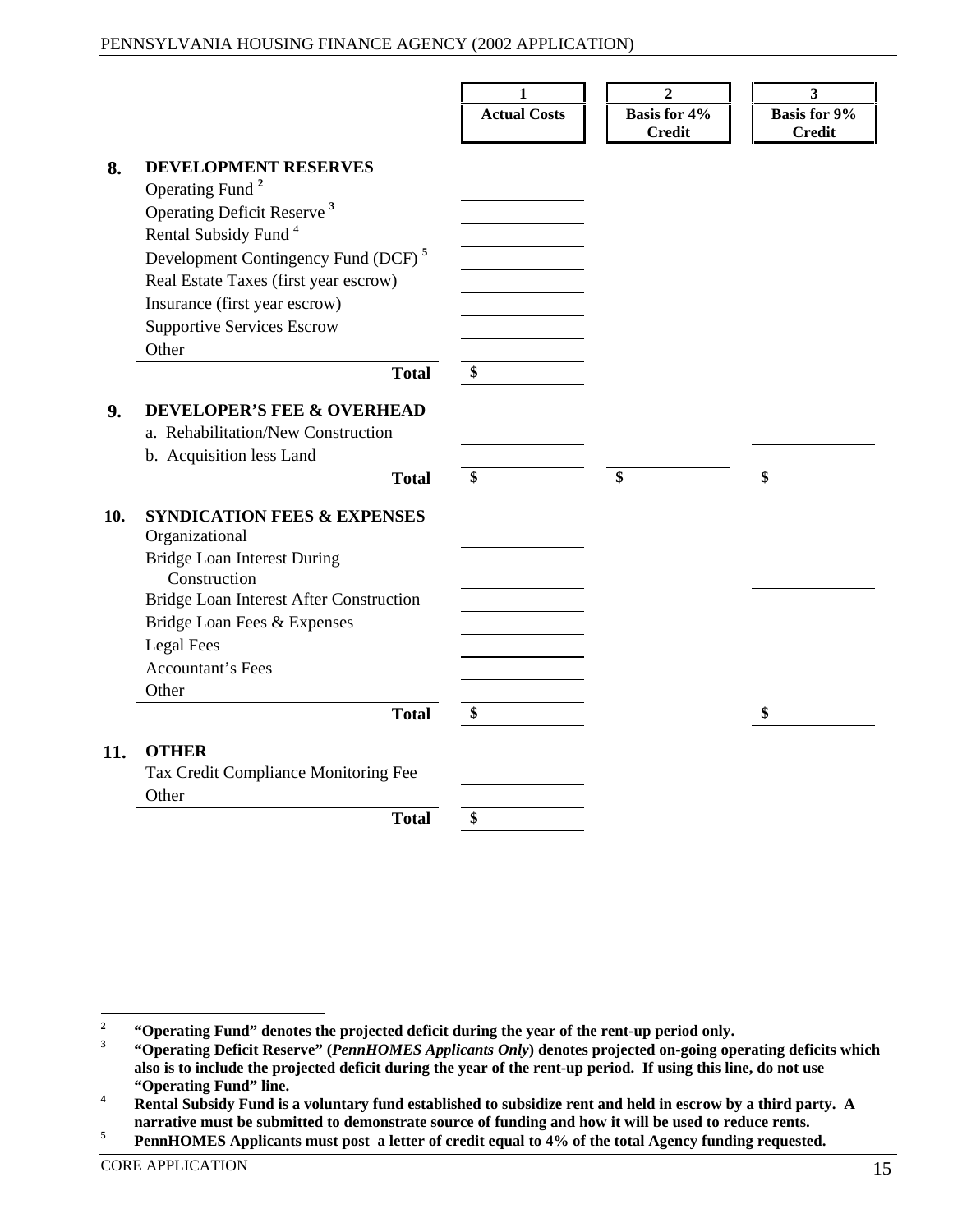|                                                                                    | Actual<br>Costs | <b>Basis for 4%</b><br>Credit                                                                                                                                                                                                                                                                                                                                                                                                                           | <b>Basis for 9%</b>                                                                                                                                                                                                                                                                                                                                                                                        |
|------------------------------------------------------------------------------------|-----------------|---------------------------------------------------------------------------------------------------------------------------------------------------------------------------------------------------------------------------------------------------------------------------------------------------------------------------------------------------------------------------------------------------------------------------------------------------------|------------------------------------------------------------------------------------------------------------------------------------------------------------------------------------------------------------------------------------------------------------------------------------------------------------------------------------------------------------------------------------------------------------|
|                                                                                    |                 |                                                                                                                                                                                                                                                                                                                                                                                                                                                         | Credit                                                                                                                                                                                                                                                                                                                                                                                                     |
| 12. TOTAL DEVELOPMENT COST                                                         |                 |                                                                                                                                                                                                                                                                                                                                                                                                                                                         |                                                                                                                                                                                                                                                                                                                                                                                                            |
| $(Sections 7-11)$                                                                  |                 |                                                                                                                                                                                                                                                                                                                                                                                                                                                         |                                                                                                                                                                                                                                                                                                                                                                                                            |
| Less portion of any grant or federal subsidy<br>not to be included in basis        |                 |                                                                                                                                                                                                                                                                                                                                                                                                                                                         | $\qquad \qquad \qquad$ $\qquad \qquad$ $\qquad \qquad$ $\qquad \qquad$ $\qquad \qquad$ $\qquad \qquad$ $\qquad \qquad$ $\qquad \qquad$ $\qquad \qquad$ $\qquad \qquad$ $\qquad \qquad$ $\qquad \qquad$ $\qquad \qquad$ $\qquad \qquad$ $\qquad \qquad$ $\qquad \qquad$ $\qquad \qquad$ $\qquad \qquad$ $\qquad \qquad$ $\qquad \qquad$ $\qquad \qquad$ $\qquad \qquad$ $\qquad \qquad$ $\qquad \qquad$ $\$ |
| Less amount of non-qualified nonrecourse<br>financing                              |                 |                                                                                                                                                                                                                                                                                                                                                                                                                                                         |                                                                                                                                                                                                                                                                                                                                                                                                            |
| Less amount of costs for commercial space or<br>space that tenants will be charged |                 | $\sqrt{2\pi}$                                                                                                                                                                                                                                                                                                                                                                                                                                           |                                                                                                                                                                                                                                                                                                                                                                                                            |
| Less nonqualifying unit costs for higher<br>quality items                          |                 | $\sqrt{2\pi}$                                                                                                                                                                                                                                                                                                                                                                                                                                           | $\begin{picture}(150,10) \put(0,0){\line(1,0){10}} \put(15,0){\line(1,0){10}} \put(15,0){\line(1,0){10}} \put(15,0){\line(1,0){10}} \put(15,0){\line(1,0){10}} \put(15,0){\line(1,0){10}} \put(15,0){\line(1,0){10}} \put(15,0){\line(1,0){10}} \put(15,0){\line(1,0){10}} \put(15,0){\line(1,0){10}} \put(15,0){\line(1,0){10}} \put(15,0){\line($                                                        |
| Less historic tax credit (residential portion)                                     |                 | $\begin{picture}(120,10) \put(0,0){\line(1,0){10}} \put(15,0){\line(1,0){10}} \put(15,0){\line(1,0){10}} \put(15,0){\line(1,0){10}} \put(15,0){\line(1,0){10}} \put(15,0){\line(1,0){10}} \put(15,0){\line(1,0){10}} \put(15,0){\line(1,0){10}} \put(15,0){\line(1,0){10}} \put(15,0){\line(1,0){10}} \put(15,0){\line(1,0){10}} \put(15,0){\line($                                                                                                     |                                                                                                                                                                                                                                                                                                                                                                                                            |
| 13. ELIGIBLE BASIS                                                                 |                 |                                                                                                                                                                                                                                                                                                                                                                                                                                                         |                                                                                                                                                                                                                                                                                                                                                                                                            |
| 14. HIGH COST AREA<br>(if applicable)                                              |                 | $\overline{\phantom{a^{1}}}_{\phantom{1}}$                                                                                                                                                                                                                                                                                                                                                                                                              |                                                                                                                                                                                                                                                                                                                                                                                                            |
| 15. TOTAL ELIGIBLE BASIS                                                           |                 | $\frac{\cdot}{\cdot}$ $\frac{\cdot}{\cdot}$ $\frac{\cdot}{\cdot}$ $\frac{\cdot}{\cdot}$ $\frac{\cdot}{\cdot}$ $\frac{\cdot}{\cdot}$ $\frac{\cdot}{\cdot}$ $\frac{\cdot}{\cdot}$ $\frac{\cdot}{\cdot}$ $\frac{\cdot}{\cdot}$ $\frac{\cdot}{\cdot}$ $\frac{\cdot}{\cdot}$ $\frac{\cdot}{\cdot}$ $\frac{\cdot}{\cdot}$ $\frac{\cdot}{\cdot}$ $\frac{\cdot}{\cdot}$ $\frac{\cdot}{\cdot}$ $\frac{\cdot}{\cdot}$ $\frac{\cdot}{\cdot}$ $\frac{\cdot}{\cdot}$ |                                                                                                                                                                                                                                                                                                                                                                                                            |
| <b>16. APPLICABLE FRACTION</b>                                                     |                 | $\overline{\phantom{a^{1}}}_{\phantom{1}}$ $\phantom{a^{1}}^{\phantom{1}}\phantom{a^{1}}$ $\phantom{a^{1}}^{\phantom{1}}\phantom{a^{1}}$ $\phantom{a^{1}}^{\phantom{1}}\phantom{a^{1}}$ $\phantom{a^{1}}^{\phantom{1}}\phantom{a^{1}}$ $\phantom{a^{1}}^{\phantom{1}}\phantom{a^{1}}$ $\phantom{a^{1}}^{\phantom{1}}\phantom{a^{1}}$ $\phantom{a^{1}}^{\phantom{1}}\phantom{a^{1}}$ $\phantom{a^{1}}^{\phantom{1}}\phant$                               |                                                                                                                                                                                                                                                                                                                                                                                                            |
| 17. TOTAL QUALIFIED BASIS                                                          |                 | $\frac{\cdot\cdot\cdot}{\cdot\cdot\cdot}$ \$                                                                                                                                                                                                                                                                                                                                                                                                            |                                                                                                                                                                                                                                                                                                                                                                                                            |
| <b>18. APPLICABLE PERCENTAGE</b>                                                   |                 |                                                                                                                                                                                                                                                                                                                                                                                                                                                         | $\overline{\phantom{a}}^{0\prime}$                                                                                                                                                                                                                                                                                                                                                                         |
| <b>19. TOTAL TAX CREDITS REQUESTED</b>                                             |                 |                                                                                                                                                                                                                                                                                                                                                                                                                                                         |                                                                                                                                                                                                                                                                                                                                                                                                            |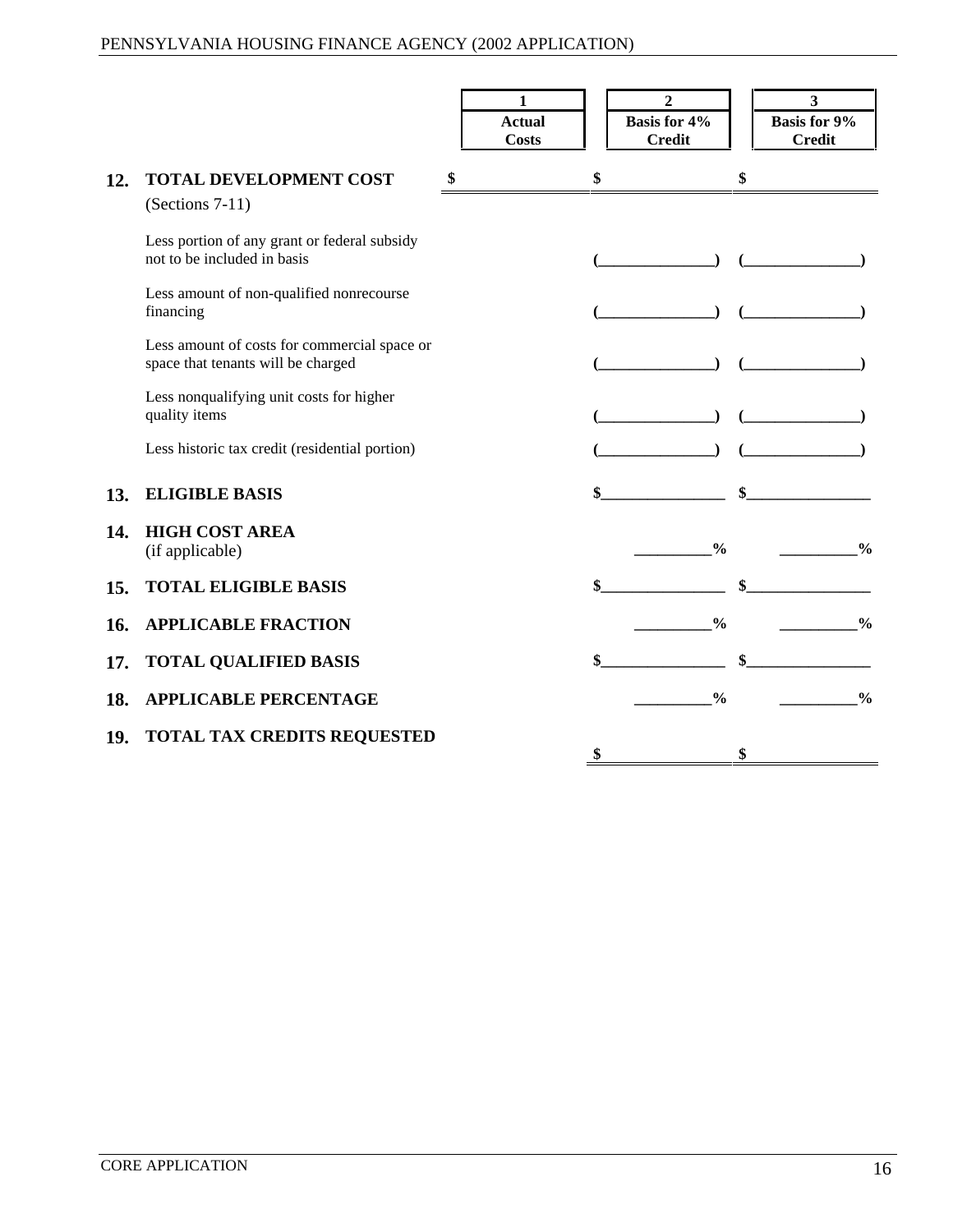#### **E. SOURCES OF FUNDS**

List the sources of financing and submit letter(s) of intent/commitment from the financial institution and any public entity providing the financing. The contract of the contract of the contract of the contract of the contract of the contract of the contract of the contract of the contract of the contract of the contract of the contract of the contract of the

1. Construction Financing, Bridge Loans, etc.

| Source of Funds<br>(FIRM)            | Amount | Rate & Term<br>of Loan |
|--------------------------------------|--------|------------------------|
|                                      |        |                        |
| (CONTACT PERSON & PHONE)             |        |                        |
|                                      |        |                        |
| (FIRM)                               |        |                        |
| (CONTACT PERSON & PHONE)             |        |                        |
| (FIRM)                               |        |                        |
| (CONTACT PERSON & PHONE)             |        |                        |
|                                      |        |                        |
| (FIRM)                               |        |                        |
| (CONTACT PERSON & PHONE)             |        |                        |
| (FIRM)                               |        |                        |
| (CONTACT PERSON & PHONE)             |        |                        |
|                                      |        |                        |
| (FIRM)                               |        |                        |
| (CONTACT PERSON & PHONE)             |        |                        |
| (FIRM)                               |        |                        |
| (CONTACT PERSON & PHONE)             |        |                        |
| <b>Total Construction Financing:</b> |        |                        |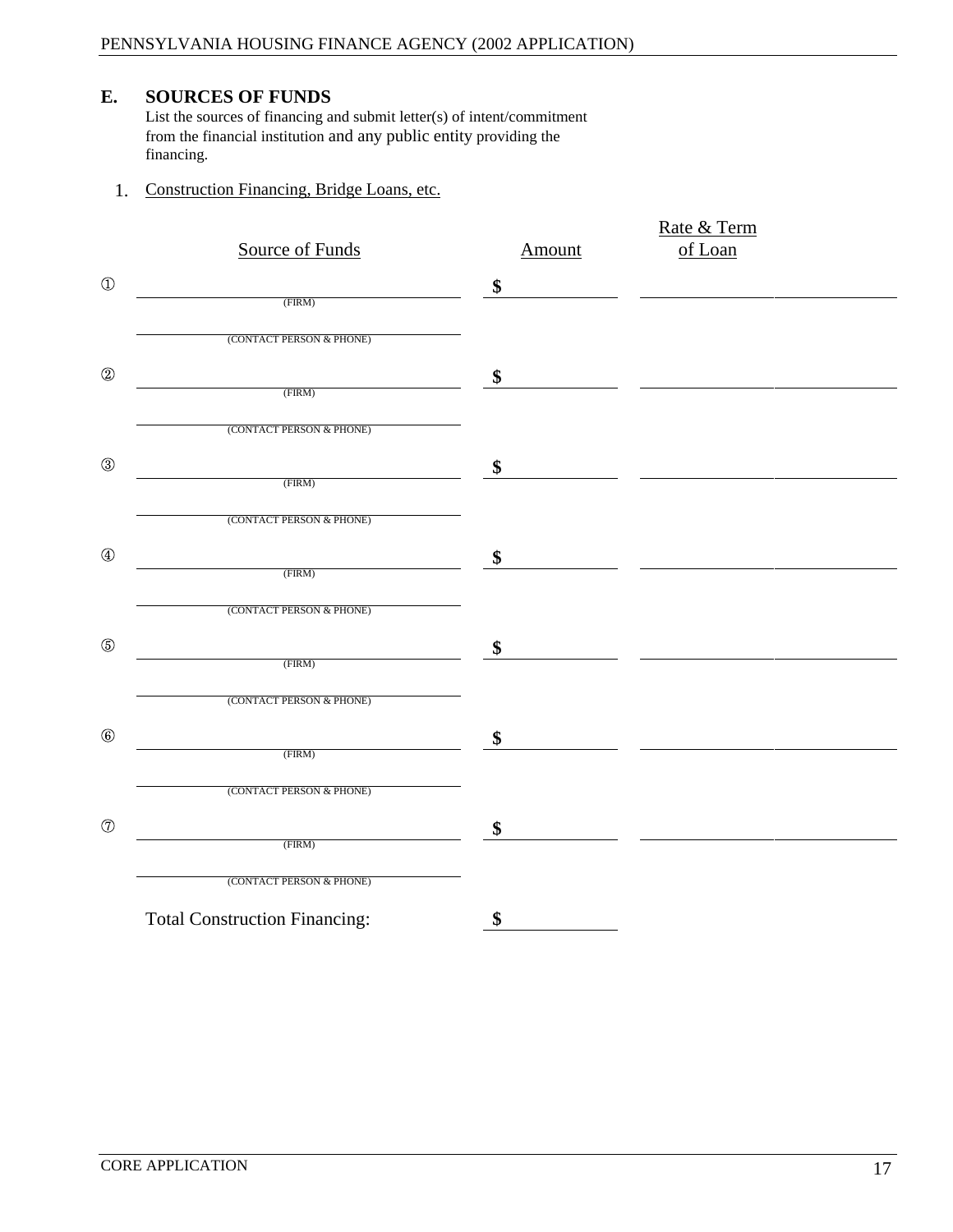#### 2. Permanent Financing

| Source of Funds(designate Grant or Loan)                                                                                   |               | Rate & Term                          |  |
|----------------------------------------------------------------------------------------------------------------------------|---------------|--------------------------------------|--|
|                                                                                                                            | <u>Amount</u> | of Loan                              |  |
|                                                                                                                            |               |                                      |  |
| (CONTACT PERSON & PHONE)                                                                                                   |               |                                      |  |
|                                                                                                                            |               |                                      |  |
| (FIRM)                                                                                                                     |               |                                      |  |
| (CONTACT PERSON & PHONE)                                                                                                   |               |                                      |  |
|                                                                                                                            |               |                                      |  |
| (FIRM)                                                                                                                     |               |                                      |  |
| (CONTACT PERSON & PHONE)                                                                                                   |               |                                      |  |
|                                                                                                                            |               |                                      |  |
| (CONTACT PERSON & PHONE)                                                                                                   |               |                                      |  |
|                                                                                                                            |               |                                      |  |
|                                                                                                                            |               |                                      |  |
| (CONTACT PERSON & PHONE)                                                                                                   |               |                                      |  |
|                                                                                                                            |               |                                      |  |
| (FIRM)                                                                                                                     |               |                                      |  |
| (CONTACT PERSON & PHONE)                                                                                                   |               |                                      |  |
|                                                                                                                            |               |                                      |  |
| (FIRM)                                                                                                                     |               |                                      |  |
| (CONTACT PERSON & PHONE)                                                                                                   |               |                                      |  |
| <b>Total Permanent Financing:</b>                                                                                          |               |                                      |  |
| 3. Credit Enhancement                                                                                                      |               |                                      |  |
| a. Is the development receiving FHA mortgage insurance?<br>HUD Insurance Number                                            |               | $\Box$ Yes $\Box$ No                 |  |
| b. Is the development receiving other credit enhancement?<br>$\Box$ PHFA<br>$\Box$ Risk Sharing<br>$\Box$ Other (describe) |               | $\blacksquare$ Yes $\blacksquare$ No |  |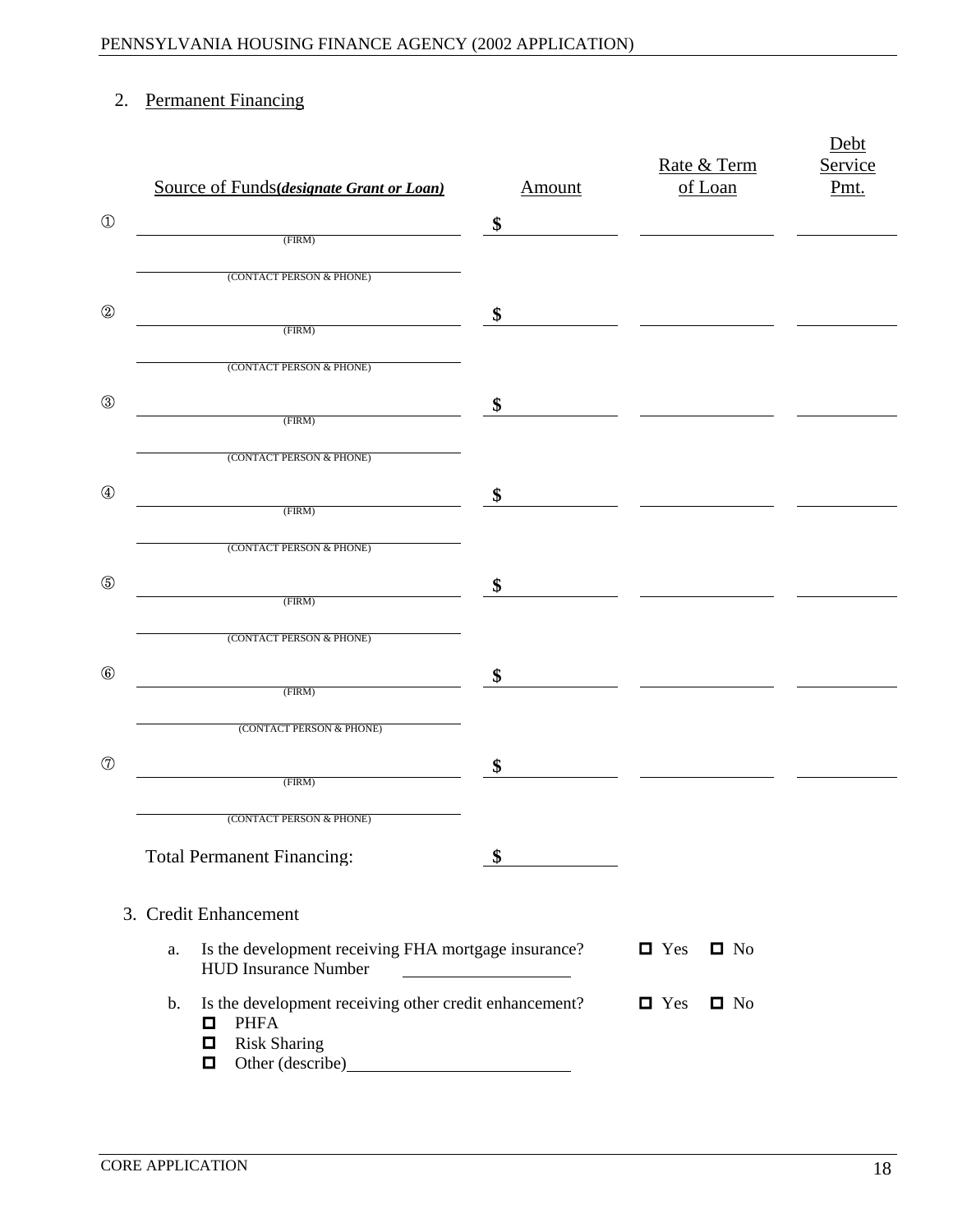4. Syndication Information (for all developments generating equity through syndication)

| 4. Syndication information (for an developments generating equity infough syndication) |                        |                                                                                                                                                                      |                    |
|----------------------------------------------------------------------------------------|------------------------|----------------------------------------------------------------------------------------------------------------------------------------------------------------------|--------------------|
|                                                                                        | Anticipated<br>Credits | Investment                                                                                                                                                           | Gross              |
| Type of Credit                                                                         |                        | Per Credit                                                                                                                                                           | Investment         |
| Low Income Housing                                                                     |                        |                                                                                                                                                                      |                    |
| Historic Rehab                                                                         |                        |                                                                                                                                                                      |                    |
| State Enterprise Zone                                                                  |                        |                                                                                                                                                                      |                    |
| Neighbor. Assist. Program                                                              |                        |                                                                                                                                                                      |                    |
| <b>TOTAL</b>                                                                           |                        |                                                                                                                                                                      |                    |
|                                                                                        |                        |                                                                                                                                                                      |                    |
|                                                                                        |                        |                                                                                                                                                                      |                    |
|                                                                                        |                        | a. Type of syndication offering: $\Box$ Public $\Box$<br>If public offering, identify firm.<br>If private offering, list investors (Attach added pages as necessary) | $\Box$ Private     |
|                                                                                        |                        |                                                                                                                                                                      |                    |
|                                                                                        |                        |                                                                                                                                                                      |                    |
|                                                                                        |                        | (FIRM)                                                                                                                                                               |                    |
|                                                                                        |                        |                                                                                                                                                                      |                    |
|                                                                                        |                        | (CONTACT PERSON)                                                                                                                                                     |                    |
|                                                                                        |                        |                                                                                                                                                                      |                    |
|                                                                                        |                        | (STREET)                                                                                                                                                             |                    |
|                                                                                        |                        |                                                                                                                                                                      |                    |
|                                                                                        |                        | (CITY, STATE, AND ZIP)                                                                                                                                               |                    |
|                                                                                        |                        |                                                                                                                                                                      |                    |
|                                                                                        |                        | (PHONE NUMBER)                                                                                                                                                       | (FAX NUMBER)       |
|                                                                                        |                        | the control of the control of the                                                                                                                                    |                    |
|                                                                                        |                        | (E-MAIL ADDRESS)                                                                                                                                                     |                    |
|                                                                                        |                        |                                                                                                                                                                      |                    |
| b. Type of investors:                                                                  |                        | $\Box$ Individuals                                                                                                                                                   | $\Box$ Corporation |
|                                                                                        |                        |                                                                                                                                                                      |                    |
| c. Syndicator                                                                          |                        | (FIRM)                                                                                                                                                               |                    |
|                                                                                        |                        |                                                                                                                                                                      |                    |
|                                                                                        |                        | (CONTACT PERSON)                                                                                                                                                     |                    |
|                                                                                        |                        |                                                                                                                                                                      |                    |
|                                                                                        |                        | (STREET)                                                                                                                                                             |                    |
|                                                                                        |                        |                                                                                                                                                                      |                    |
|                                                                                        |                        | (CITY, STATE, AND ZIP)                                                                                                                                               |                    |
|                                                                                        |                        |                                                                                                                                                                      |                    |
|                                                                                        |                        | (PHONE NUMBER)                                                                                                                                                       | (FAX NUMBER)       |
|                                                                                        |                        |                                                                                                                                                                      |                    |
|                                                                                        |                        | (E-MAIL ADDRESS)                                                                                                                                                     |                    |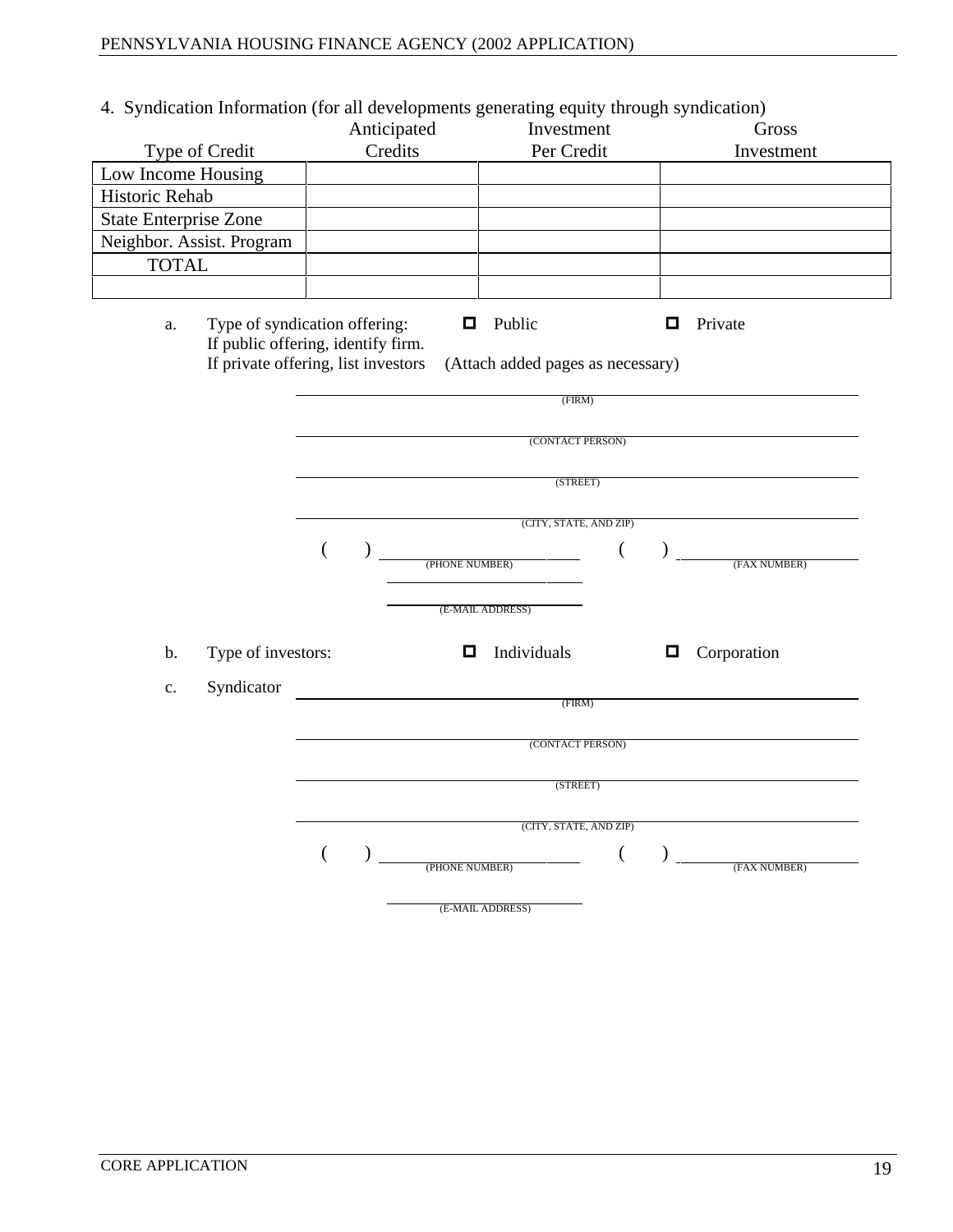| Is bridge loan financing required?<br>Bridge loan | $\blacksquare$ Yes<br>$\blacksquare$ No                               |  |  |
|---------------------------------------------------|-----------------------------------------------------------------------|--|--|
| Provider<br>______                                | (FIRM)                                                                |  |  |
|                                                   | (CONTACT PERSON)                                                      |  |  |
|                                                   | (STREET)                                                              |  |  |
|                                                   | (CITY, STATE, AND ZIP)                                                |  |  |
| $\overline{\phantom{a}}$                          | (FAX NUMBER)<br>the contract of the contract of the<br>(PHONE NUMBER) |  |  |
|                                                   | (E-MAIL ADDRESS)                                                      |  |  |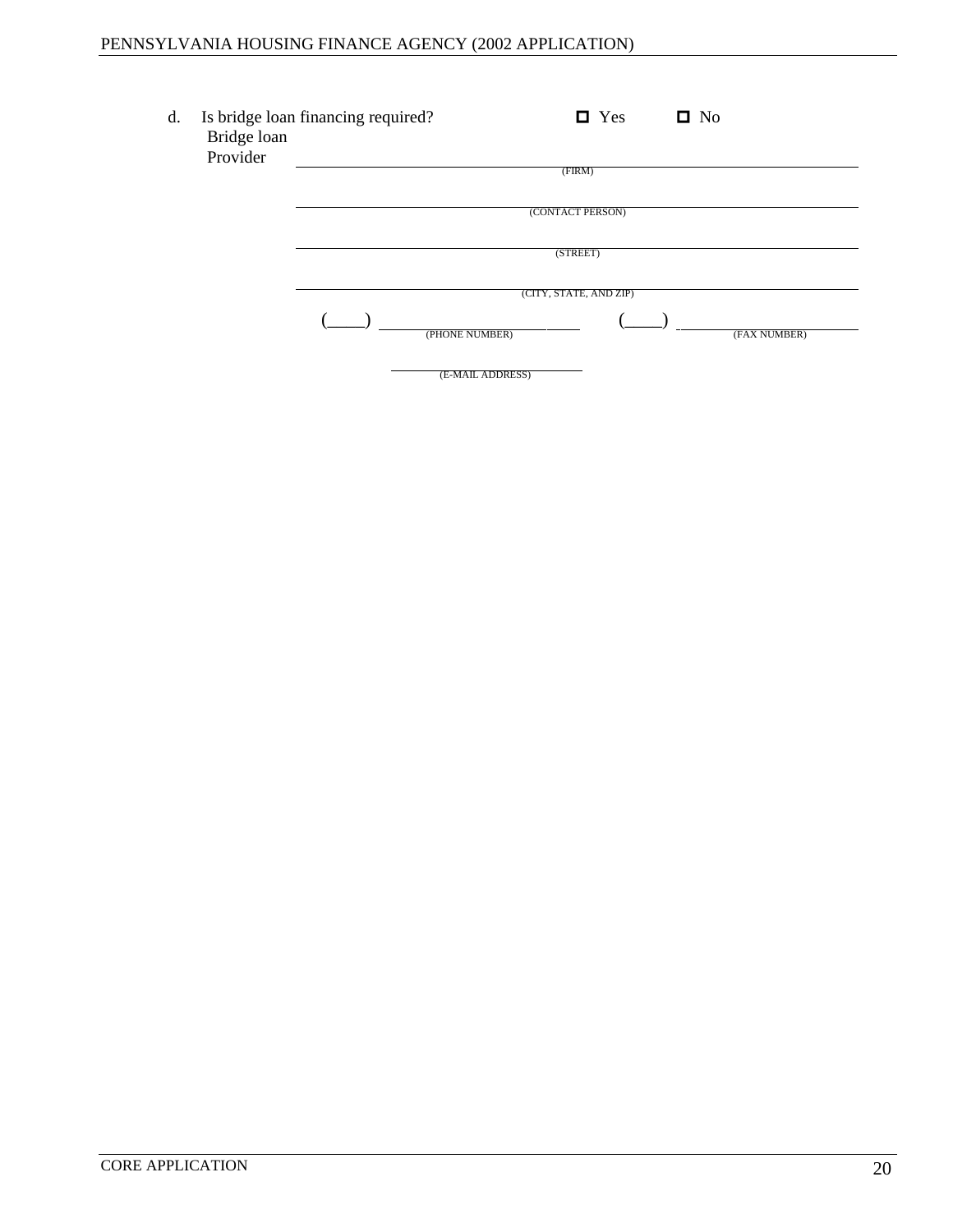#### **F. RECAP-SOURCES AND USES OF FUNDS**

#### **SOURCES OF FUNDS**

| <b>Primary Financing</b>                                        |                                                                                                                                                                                                                                                                                                                                                                                                                                                                                                                                                                                                                           |
|-----------------------------------------------------------------|---------------------------------------------------------------------------------------------------------------------------------------------------------------------------------------------------------------------------------------------------------------------------------------------------------------------------------------------------------------------------------------------------------------------------------------------------------------------------------------------------------------------------------------------------------------------------------------------------------------------------|
| Tax Exempt Bonds                                                |                                                                                                                                                                                                                                                                                                                                                                                                                                                                                                                                                                                                                           |
| <b>Taxable Bonds</b>                                            |                                                                                                                                                                                                                                                                                                                                                                                                                                                                                                                                                                                                                           |
| Rural Housing Service (RHS)                                     |                                                                                                                                                                                                                                                                                                                                                                                                                                                                                                                                                                                                                           |
| Conventional                                                    |                                                                                                                                                                                                                                                                                                                                                                                                                                                                                                                                                                                                                           |
| Other_                                                          | $\frac{1}{\sqrt{1-\frac{1}{2}}\left(1-\frac{1}{2}\right)}$                                                                                                                                                                                                                                                                                                                                                                                                                                                                                                                                                                |
| <b>PennHOMES</b>                                                |                                                                                                                                                                                                                                                                                                                                                                                                                                                                                                                                                                                                                           |
| <b>Secondary Financing</b>                                      |                                                                                                                                                                                                                                                                                                                                                                                                                                                                                                                                                                                                                           |
| Community Development Block Grant (CDBG)                        |                                                                                                                                                                                                                                                                                                                                                                                                                                                                                                                                                                                                                           |
| State (Non-Agency)                                              | $\overline{\phantom{a}}$                                                                                                                                                                                                                                                                                                                                                                                                                                                                                                                                                                                                  |
| Federal HOME Investment Partnership Program (HOME) (Non-Agency) |                                                                                                                                                                                                                                                                                                                                                                                                                                                                                                                                                                                                                           |
| Local                                                           |                                                                                                                                                                                                                                                                                                                                                                                                                                                                                                                                                                                                                           |
| Federal Home Loan Bank Board (FHLBB)                            | $\begin{tabular}{ c c c } \hline \quad \quad & \quad \quad & \quad \quad \\ \hline \quad \quad & \quad \quad & \quad \quad \\ \hline \quad \quad & \quad \quad & \quad \quad \\ \hline \quad \quad & \quad \quad & \quad \quad \\ \hline \quad \quad & \quad \quad & \quad \quad \\ \hline \quad \quad & \quad \quad & \quad \quad \\ \hline \quad \quad & \quad \quad & \quad \quad \\ \hline \quad \quad & \quad \quad & \quad \quad \\ \hline \quad \quad & \quad \quad & \quad \quad \\ \hline \quad \quad & \quad \quad & \quad \quad \\ \hline \quad \quad & \quad \quad & \quad \quad \\ \hline \quad \quad &$     |
| Foundations                                                     |                                                                                                                                                                                                                                                                                                                                                                                                                                                                                                                                                                                                                           |
| Other_                                                          |                                                                                                                                                                                                                                                                                                                                                                                                                                                                                                                                                                                                                           |
|                                                                 |                                                                                                                                                                                                                                                                                                                                                                                                                                                                                                                                                                                                                           |
| Grants that will not be repaid                                  |                                                                                                                                                                                                                                                                                                                                                                                                                                                                                                                                                                                                                           |
| Community Development Block Grant (CDBG)                        |                                                                                                                                                                                                                                                                                                                                                                                                                                                                                                                                                                                                                           |
| State                                                           |                                                                                                                                                                                                                                                                                                                                                                                                                                                                                                                                                                                                                           |
| Federal HOME Investment Partnership Program (HOME) (Non-Agency) |                                                                                                                                                                                                                                                                                                                                                                                                                                                                                                                                                                                                                           |
| Local                                                           | $\begin{tabular}{ c c } \hline \quad \quad & \quad \quad & \quad \quad \\ \hline \quad \quad & \quad \quad & \quad \quad \\ \hline \quad \quad & \quad \quad & \quad \quad \\ \hline \quad \quad & \quad \quad & \quad \quad \\ \hline \quad \quad & \quad \quad & \quad \quad \\ \hline \quad \quad & \quad \quad & \quad \quad \\ \hline \quad \quad & \quad \quad & \quad \quad \\ \hline \quad \quad & \quad \quad & \quad \quad \\ \hline \quad \quad & \quad \quad & \quad \quad \\ \hline \quad \quad & \quad \quad & \quad \quad \\ \hline \quad \quad & \quad \quad & \quad \quad \\ \hline \quad \quad & \quad$ |
| Federal Home Loan Bank Board (FHLBB)                            |                                                                                                                                                                                                                                                                                                                                                                                                                                                                                                                                                                                                                           |
| Foundations                                                     |                                                                                                                                                                                                                                                                                                                                                                                                                                                                                                                                                                                                                           |
| Other_                                                          |                                                                                                                                                                                                                                                                                                                                                                                                                                                                                                                                                                                                                           |
| <b>Gross Syndication Proceeds</b>                               |                                                                                                                                                                                                                                                                                                                                                                                                                                                                                                                                                                                                                           |
| <b>General Partner Contribution</b>                             |                                                                                                                                                                                                                                                                                                                                                                                                                                                                                                                                                                                                                           |
| Developer's Fee Reinvested                                      |                                                                                                                                                                                                                                                                                                                                                                                                                                                                                                                                                                                                                           |
| <b>TOTAL SOURCES</b>                                            |                                                                                                                                                                                                                                                                                                                                                                                                                                                                                                                                                                                                                           |
|                                                                 |                                                                                                                                                                                                                                                                                                                                                                                                                                                                                                                                                                                                                           |
| TOTAL DEVELOPMENT COST                                          |                                                                                                                                                                                                                                                                                                                                                                                                                                                                                                                                                                                                                           |
| (From Page 16, Line 12)                                         |                                                                                                                                                                                                                                                                                                                                                                                                                                                                                                                                                                                                                           |

Total sources must equal total development costs.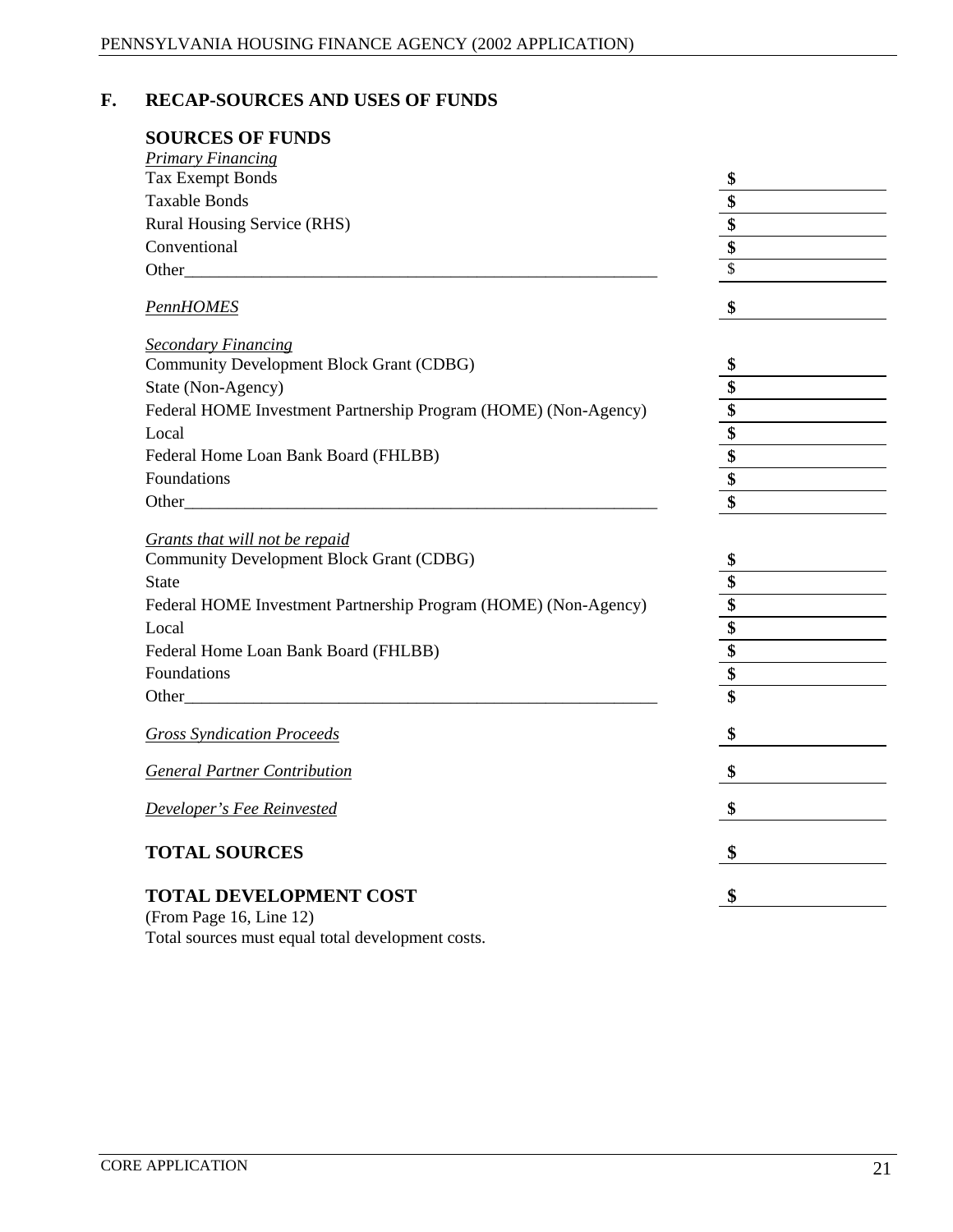#### **G. RENTAL INCOME PROJECTIONS**

|                                   |                         |         |                                       | $\mathbf{B}$ | $=A+B$  |                         | $=A+B+C$                          |                    |
|-----------------------------------|-------------------------|---------|---------------------------------------|--------------|---------|-------------------------|-----------------------------------|--------------------|
|                                   |                         | Average |                                       | Utility      |         | Total Rental Assistance | e Total<br>Housing<br>Expense (4) |                    |
|                                   |                         |         | Square Tenant A<br>Feet (1) Paid Rent | Allowance    | Tenant  | Payment and             |                                   | Targeted<br>Income |
|                                   |                         |         |                                       | (2)          | Expense | Source $(3)$            |                                   | Level $(5)$        |
|                                   | No. of No. of B/R Units |         |                                       |              |         |                         |                                   |                    |
|                                   |                         |         |                                       |              |         |                         |                                   |                    |
| EFF                               |                         |         |                                       |              |         |                         |                                   |                    |
|                                   |                         |         |                                       |              |         |                         |                                   |                    |
| 1 BR                              |                         |         |                                       |              |         |                         |                                   |                    |
|                                   |                         |         |                                       |              |         |                         |                                   |                    |
|                                   |                         |         |                                       |              |         |                         |                                   |                    |
| 2 BR                              |                         |         |                                       |              |         |                         |                                   |                    |
|                                   |                         |         |                                       |              |         |                         |                                   |                    |
| 3 BR                              |                         |         |                                       |              |         |                         |                                   |                    |
| <b>Contract Contract Contract</b> |                         |         |                                       |              |         |                         |                                   |                    |
| 4 BR                              |                         |         |                                       |              |         |                         |                                   |                    |
|                                   |                         |         |                                       |              |         |                         |                                   |                    |
| 5 BR                              |                         |         |                                       |              |         |                         |                                   |                    |
|                                   |                         |         |                                       |              |         |                         |                                   |                    |
|                                   |                         |         |                                       |              |         |                         |                                   |                    |
|                                   |                         |         |                                       |              |         |                         |                                   |                    |
|                                   |                         |         |                                       |              |         |                         |                                   |                    |
| Total                             |                         |         |                                       |              |         |                         |                                   |                    |

1. If applying for Agency financing, see Multifamily Loan Guidelines (page 10) for acceptable unit sizes.

4. If applying for Agency financing, this amount must not exceed the total housing expense found in Exhibit L of the Multifamily Loan Program Guidelines. If applying for Low Income Housing

Tax Credits only, refer to the charts found in the Tax Credit Program Guidelines.

5. State the percentage of median income to which the rents are targeted.

- 2. See Tax Credit Program Guidelines page 4 for appropriate utility allowance.
- 3. If applicable, provide the amount and the source of subsidy
	- S8FMR Section 8 Fair Market Rent H-Federal HOME Program
	- RHS 515 Rental Assistance HV Housing Vouchers
	- PBS8 Project Based Section 8 Certificate SA State Assistance

(i.e., 40%, 50%, 60% or MR - Market Rate)

- HP Hope VI
- $O$  Other (Explain)
- 
- 
-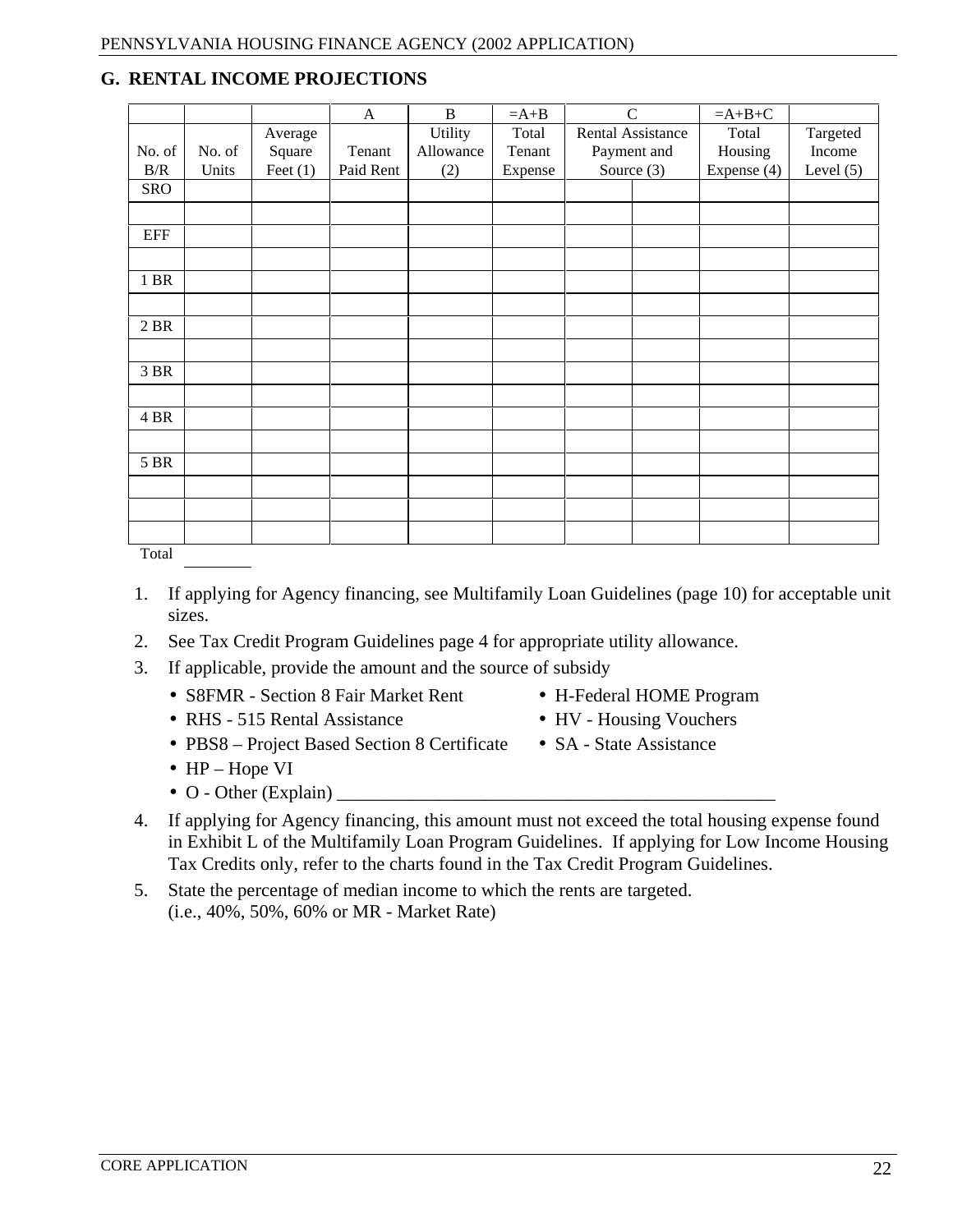|                                |         | $\mathbf{A}$                        | $\mathbf{B}$ | $=A+B$  |                   | $=A+B+C$         |                    |
|--------------------------------|---------|-------------------------------------|--------------|---------|-------------------|------------------|--------------------|
|                                | Average |                                     | Utility      | Total   | Rental Assistance | Total<br>Housing | Targeted<br>Income |
| No. of No. of B/R Units<br>SRO |         | Square Tenant<br>Feet (1) Paid Rent | Allowanc     | Tenant  | Payment and       |                  |                    |
|                                |         |                                     | e(2)         | Expense | Source $(3)$      | Expense (4)      | Level $(5)$        |
|                                |         |                                     |              |         |                   |                  |                    |
|                                |         |                                     |              |         |                   |                  |                    |
| EFF                            |         |                                     |              |         |                   |                  |                    |
|                                |         |                                     |              |         |                   |                  |                    |
|                                |         |                                     |              |         |                   |                  |                    |
| 1 BR                           |         |                                     |              |         |                   |                  |                    |
|                                |         |                                     |              |         |                   |                  |                    |
| 2 BR                           |         |                                     |              |         |                   |                  |                    |
|                                |         |                                     |              |         |                   |                  |                    |
| 3 BR                           |         |                                     |              |         |                   |                  |                    |
|                                |         |                                     |              |         |                   |                  |                    |
|                                |         |                                     |              |         |                   |                  |                    |
| 4 BR                           |         |                                     |              |         |                   |                  |                    |
|                                |         |                                     |              |         |                   |                  |                    |
| 5 BR                           |         |                                     |              |         |                   |                  |                    |
|                                |         |                                     |              |         |                   |                  |                    |
|                                |         |                                     |              |         |                   |                  |                    |
|                                |         |                                     |              |         |                   |                  |                    |
|                                |         |                                     |              |         |                   |                  |                    |
| Total                          |         |                                     |              |         |                   |                  |                    |

## **CURRENT RENTALS** - **(Only if building is currently occupied)**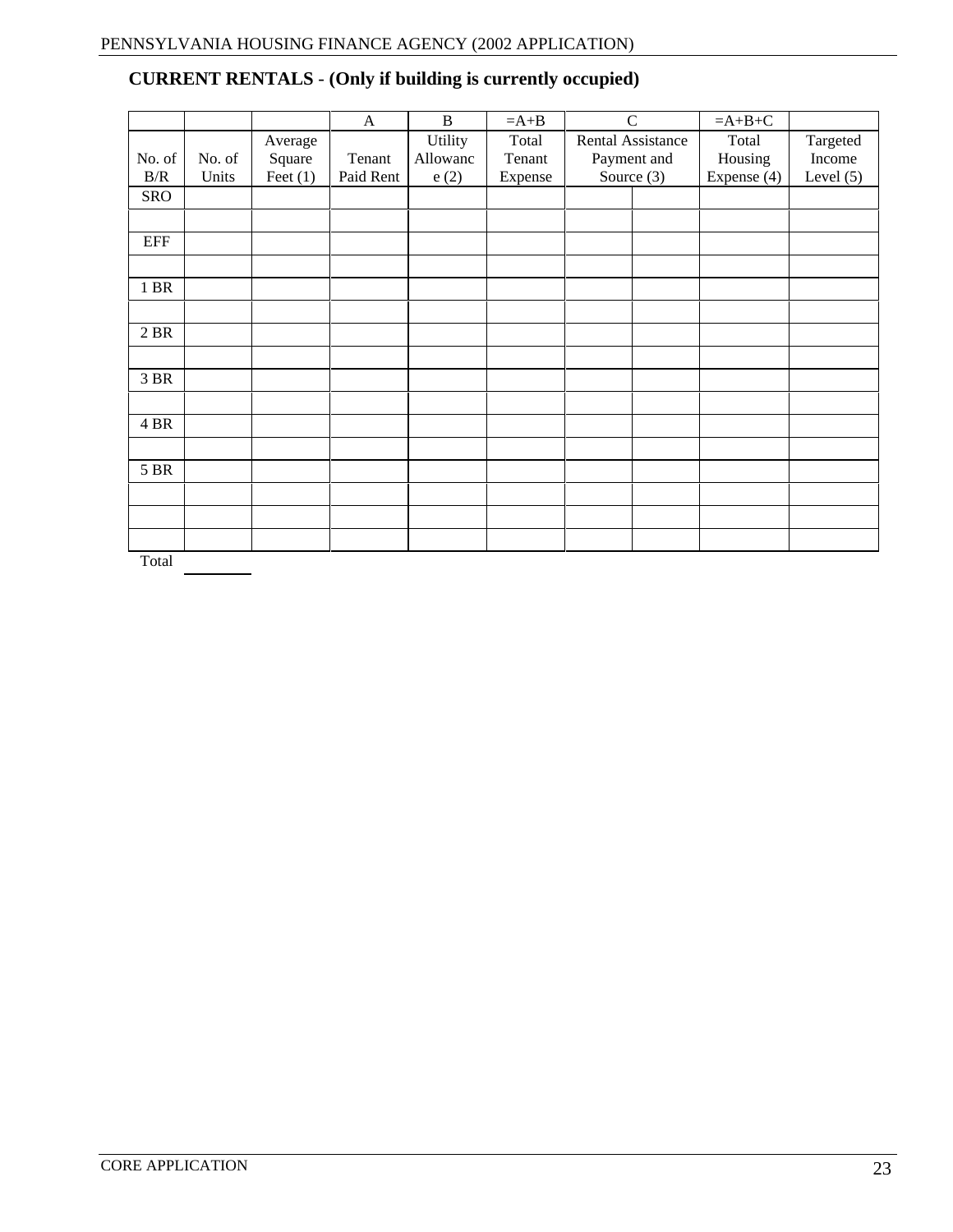#### **H. ANNUAL OPERATING BUDGET**

(A Budget Narrative is required for PennHOMES Applicants- refer to Instructions in Exhibit B)

|                                                        | <b>Annual Expense</b>                                                               | Per Unit Expense                                                                                                                                                                                                                     |
|--------------------------------------------------------|-------------------------------------------------------------------------------------|--------------------------------------------------------------------------------------------------------------------------------------------------------------------------------------------------------------------------------------|
| 1 Gross Rental Income                                  |                                                                                     |                                                                                                                                                                                                                                      |
| 2 Commercial Income                                    |                                                                                     |                                                                                                                                                                                                                                      |
| 3 Miscellaneous Rental Income                          |                                                                                     |                                                                                                                                                                                                                                      |
| 4 Total Rental Income                                  | the contract of the contract of the contract of the contract of the contract of     | and the control of the control of the control of the control of the control of                                                                                                                                                       |
| 5 Residential Vacancy $\circled{1}$ ( $\circled{2}$ %) |                                                                                     |                                                                                                                                                                                                                                      |
| 6 Commercial Vacancy 2 (46)                            |                                                                                     |                                                                                                                                                                                                                                      |
| <b>7 Total Vacancy</b>                                 |                                                                                     |                                                                                                                                                                                                                                      |
| <b>8 NET RENTAL INCOME</b>                             | the contract of the contract of the contract of the contract of the contract of     | the contract of the contract of the contract of the contract of the contract of                                                                                                                                                      |
| 9 Laundry and Vending Income                           | the contract of the contract of the contract of the contract of the contract of     | the contract of the contract of the contract of the contract of the contract of                                                                                                                                                      |
| 10 Miscellaneous Income                                |                                                                                     |                                                                                                                                                                                                                                      |
| 11 Rental Subsidy                                      |                                                                                     |                                                                                                                                                                                                                                      |
|                                                        |                                                                                     |                                                                                                                                                                                                                                      |
| <b>12 EFFECTIVE GROSS INCOME</b>                       |                                                                                     |                                                                                                                                                                                                                                      |
| 13 Marketing                                           |                                                                                     |                                                                                                                                                                                                                                      |
| 14 Office                                              |                                                                                     |                                                                                                                                                                                                                                      |
| 15 Management Fee                                      | the contract of the contract of the contract of the contract of the contract of     | the contract of the contract of the contract of the contract of the contract of                                                                                                                                                      |
| 16 Legal                                               |                                                                                     |                                                                                                                                                                                                                                      |
| 17 Audit                                               |                                                                                     |                                                                                                                                                                                                                                      |
| 18 Telephone                                           |                                                                                     |                                                                                                                                                                                                                                      |
| 19 Misc. Administration                                |                                                                                     |                                                                                                                                                                                                                                      |
| 20 Other                                               |                                                                                     |                                                                                                                                                                                                                                      |
| 21 TOTAL ADMINISTRATION                                | and the contract of the contract of the contract of the contract of the contract of |                                                                                                                                                                                                                                      |
| 22 Fuel Oil                                            |                                                                                     |                                                                                                                                                                                                                                      |
| 23 Electric                                            |                                                                                     |                                                                                                                                                                                                                                      |
| 24 Water                                               |                                                                                     |                                                                                                                                                                                                                                      |
| 25 Natural Gas                                         |                                                                                     | the contract of the contract of the contract of the contract of the contract of                                                                                                                                                      |
| 26 Sewer                                               |                                                                                     | the contract of the contract of the contract of the contract of the contract of                                                                                                                                                      |
| 27 Other                                               | and the contract of the contract of the contract of the contract of the contract of | the contract of the contract of the contract of the contract of the contract of                                                                                                                                                      |
| 28 TOTAL PROPERTY PAID UTILITIES                       |                                                                                     |                                                                                                                                                                                                                                      |
| 29 Janitor Supplies                                    |                                                                                     |                                                                                                                                                                                                                                      |
| 30 Exterminating                                       | the contract of the contract of the                                                 | the contract of the contract of the contract of the contract of the contract of                                                                                                                                                      |
| 31 Rubbish Removal                                     |                                                                                     | the contract of the contract of the contract of the contract of the contract of                                                                                                                                                      |
|                                                        |                                                                                     |                                                                                                                                                                                                                                      |
| 32 Security Payroll/Contract                           |                                                                                     |                                                                                                                                                                                                                                      |
| 33 Grounds/Parking Maintenance                         |                                                                                     |                                                                                                                                                                                                                                      |
| 34 Repairs Materials                                   |                                                                                     | <u> The Communication of the Communication of the Communication of the Communication of the Communication of the Communication of the Communication of the Communication of the Communication of the Communication of the Commun</u> |
| 35 Repairs Contract                                    |                                                                                     |                                                                                                                                                                                                                                      |
| 36 Elevator Maintenance                                | and the contract of the contract of the contract of the contract of the contract of | the contract of the contract of the contract of the contract of the contract of                                                                                                                                                      |
| 37 HVAC Maintenance                                    |                                                                                     |                                                                                                                                                                                                                                      |
| 38 Painting & Decorating 3                             |                                                                                     |                                                                                                                                                                                                                                      |
| 39 Misc. Operations & Maintenance                      |                                                                                     |                                                                                                                                                                                                                                      |
| 40 Other                                               |                                                                                     |                                                                                                                                                                                                                                      |
| 41 TOTAL OPER. & MAINT. EXPENSE                        |                                                                                     |                                                                                                                                                                                                                                      |
| 42 Office & Admin Salaries                             |                                                                                     |                                                                                                                                                                                                                                      |
| 43 Manager Salaries                                    |                                                                                     |                                                                                                                                                                                                                                      |
| 44 Janitor Salaries                                    |                                                                                     |                                                                                                                                                                                                                                      |
| 45 Maintenance Salaries                                |                                                                                     |                                                                                                                                                                                                                                      |
| 46 Employer Payroll Tax                                |                                                                                     |                                                                                                                                                                                                                                      |
| 47 Workman's Comp                                      |                                                                                     |                                                                                                                                                                                                                                      |
| 48 Employee Benefits                                   |                                                                                     |                                                                                                                                                                                                                                      |
| 49 Employee Apartment Rent                             |                                                                                     |                                                                                                                                                                                                                                      |
| 50 Other                                               |                                                                                     |                                                                                                                                                                                                                                      |
| 51 TOTAL PAYROLL EXPENSE                               |                                                                                     |                                                                                                                                                                                                                                      |